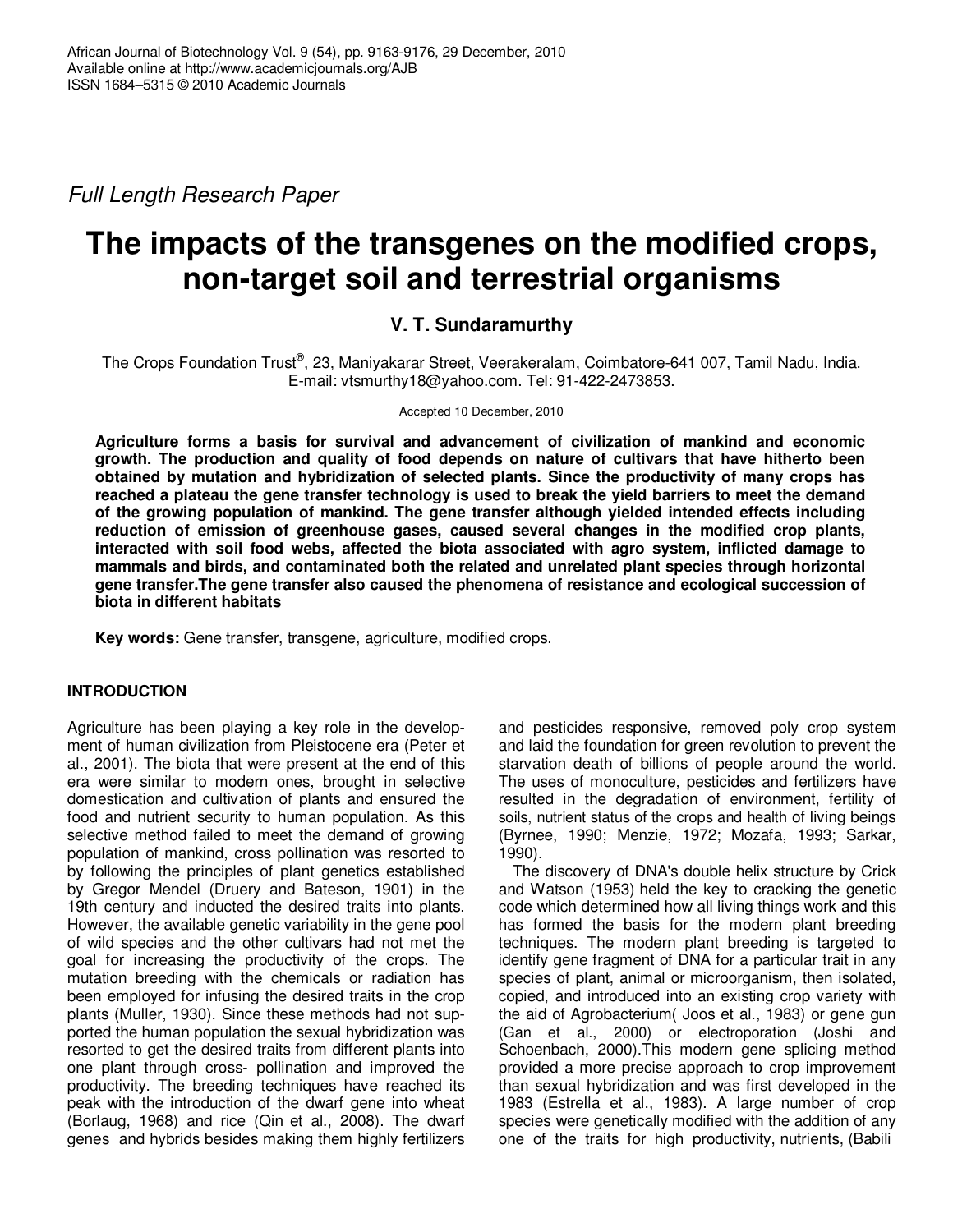et aI., 2002), abiotic and biotic stress resistance (Vaeck et al., 1987), to reduce the impacts of global warming by capturing the carbon from the atmosphere(Jansson et al.2010) ,pharmacological products for molecular farming (Chong and Langridge, 2000), for removal of pollutants from the environment by phytoremediation (Ma, 2010, Pascal et al., 2010,) and also to enhance the production of biofuels in micro algae (Beer et al., 2009) . Many millions of hectares of commercially produced transgenic crops have been grown annually in a number of countries and has the greatest impact on global agriculture by way of increasing the farm economy to the extent of \$27 billion, reducing the use of pesticides by 172 million kg, reducing the release of greenhouse gas emissions from agriculture (Brookes and Barfoot, 2000) and water inputs on pesticide application (FAO, 2004) . But the genetically manipulated plants do have some unintended effects as other methods (Davis et al., 2004) on the environment, non-target organ-isms, invite the phenomenon of ecological succession, causing biochemical lesions and interact with the health of living beings despite careful selection of crops.

## **EFFECTS ON THE SOIL ORGANISMS**

It has been well established that the genetically manipulated plants affected the soil ecosystem. The genetically manipulated crop species by shedding the plant parts and sending the assimilates through roots as exudates deleteriously affected the useful soil microbes that are involved in the decomposition of the organic matter (Whipps, 1990). Most of the GM crops carry the Cauliflower Mosaic Virus (CaMV) 35S promoter which remains stable for long periods and caused several environmental hazards (Ho et al., 1999). The GM potato lines producing lectins GNA and ConA had altered the composition of starch and affected the microbial activity in soil (Griffiths et al., 2000; Milling et al., 2004). . The modified alfalfa to produce lignin peroxidase significantly altered the composition and activity of rhizospheric bacterial communities (Donegan et al., 1999). The *Bacillus thuringiensis* (Bt) plant residues and root exudates lead to an accumulation of the transgenic gene (Dunfield et al 2009) and protein in the soil (Saxena et al., 1999), persisted long (Tapp and Stotzky, 1998) as that of an insecticide DDT (dichlorodiphenyltrichloroethane) (Edwards, 1976) and lowered the microbial activity representing a potential risk for both target and non-target soil organisms. The Bt soybean and rice did not have any effect on the soil microorganisms (Ferreira et al., 2003; Wu et al., 2006). But the soil amended with Bt rice straw did lower the dehydrogenase activity, methanogenesis, production of hydrogen and anaerobic respiration (Wu et al., 2004). These changes might be due to the increased content of the saturated lipids with a considerable loss of unsaturated lipids from the soils (Dinel et al., 2003). However, a

dramatic change in the micro flora of the root surface was discerned in rice (Liu et al., 2004) that was modified for production of chitinases and glucanases against pathogenic fungi suggesting that the differential effects of genes employed. Some studies had also showed no apparent deleterious effect of the Cryl Ab toxin released by Bt corn plants through root exudates or directly incorporated toxin into soil on earthworms, nematodes, protozoa, culturable bacteria, saprophytic fungi, Collembola and Acaridida (Saxena and Stoztky, 2001) .The Gamasida, Oribatida.and mycorrhizal fungi in microcosms were not affected by growing Bt-maize (deVaufleury et al., 2007). The glyphosate- and glufosinate-resistant *Brassica napus* and corn did not induce permanent alterations in the composition and diversity of soil and rhizospheric microbial communities (King et al., 2001; Dunfield and Germida, 2003). The abundance of bacteria and fungi was reduced by 23% in soils grown with potato expressing the cysteine proteinase as potato-cyst nematode (Cowgill et al., 2002). The incidence of pathogenic *Fusarium* fungi was increased by two-fold in glyphosate-resistant soybeans (Larson RL et al. 2006) due to varying soil moisture conditions and altered the root biomass, root nodules and the total nitrogen when sprayed with glyphosate (Means and Kremer, 2007), whereas the glyphosate- and glufosinate-resistant *Brassica napus* and corn did not induce permanent alterations in the compo-sition and diversity of soil and rhizospheric microbial communities (Siciliano and Germida, 1999; Giovannetti 2005). The genetically modified (GM) brinjal expressing the defensin Dm-AMP1had inhibited the growth of both phytopathogenic fungi and by releasing high levels of the antimicrobial protein in root exudates (Turrini et al., 2004).

The plant residues of the GM crops incorporated into soil was decomposed at a slower rate in the cases of Bt corn, canola, cotton, potato, rice and tobacco as compared to their non-Bt lines (Flores et al., 2005) due to the presence of a higher lignin content in the tissues of the plants (Saxena et al., 1999). The delayed decomposition might also be due to differential enrichment of bacterial population which was able to synthesize enzymes for degradation of complex carbohydrates in the Bt crop residues ploughed *in situ*.The lower rate of degradation of litter might be beneficial for the maintenance of soil structure. But longer persistence of Bt residues might enhance the risks related to toxin accumulation. The germinability and growth of presymbiotic hyphae of *Arbuscular mycorrhizal* fungus *Gomus mosseae* that converts the litter into humus, enhanced disease resistance, improved water relations, and increased soil aggregation in soils incorporated with Bt crop residues (Castaldini et al., 2005) and these changes perhaps due to differential rate of release of gene products from the modified crop litter. But the modified tobacco plants for the expression resistance had delayed root colonization by *Gomus mosseae* fungi (Vierheilig et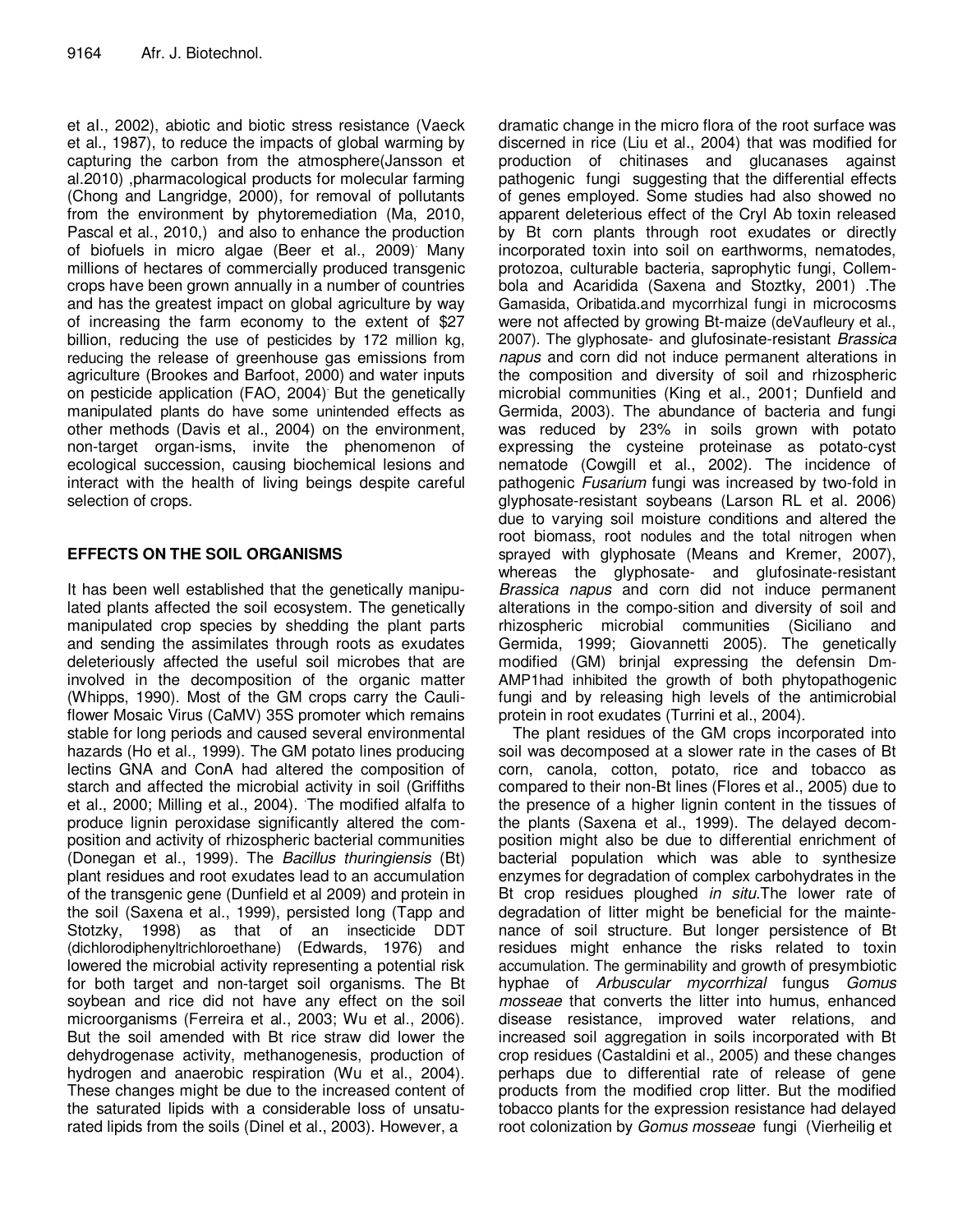

**Figure 1.** Heavy infestation of the Mealy bugs *Phenacoccus solenopsis* (Tinsley) in the cotton system due to ecological succession of insect pests in India.

al., 1993). The activity of soil microflora, dehydrogenase enzymes and respiration of soil and mineralization of nitrogen were reduced while the level of phosphorous was enhanced in soil grown with the Bt cotton (Sarkar et al., 2009). The root nodule bacteria with Bt transgene. Heavy infestation of the Mealy bugs *Phenacoccus solenopsis* (Tinsley) in the cotton system (Figure 1) due to ecological succession of insect pests in India.displaced non-manipulated bacteria in legume root nodules (Skøt et al., 1994) and this may pose serious problems related to the fertility of soils. But the nitrogenfixing Diazotroph bacterial community did not suffer as evidenced in the Bt white spruce plantation (Lamarche and Hamelinthe, 2007).

#### **EFFECTS ON THE MODIFIED PLANTS**

The transgenes by interacting with the native ones caused several biochemical changes in the plants and altered morphological traits of the modified plants. The alien genes CP4 EPSP (Gertz et al., 1999), lectin gene (Bernal et al., 2003), phytoene synthase gene (Fray et al., 1995) and Bt gene (Shu et al., 2002) had induced dwarfism in soybean, sugarcane, tomatoes and rice. The GM soybean plants resistant to herbicide were with less chlorophyll and increased susceptibility to stem-splitting at high temperatures (Gertz et al., 1999). The Bt rice was inferior to non-transformed one in terms of plant height,

number of productive tillers per plant, number of grains per panicle and seed setting rate and produced smaller or malformed grains (Shu et al., 2002). The gene MdPG1 in apples had changed the composition of cell walls containing less pectin with malformed stomata which remained open during night (Atkinson et al., 2002) to cause higher transpiration resulting in utilization of more water than the normal trees. The Dandelions manipulated to have compound leaves had irregular leaf form and did not flower (Müller et al., 2006). The GM *Arabidopsis* plants producing biodegradable polyester were smaller, showed severe changes in metabolism and never produced seeds (Bohmert et al., 2000). The transgenic Lc alfalfa stem and leaves were bright green, synthesized more anthocyanins, lignin and proanthocyanidins with less flavone content and changed the quality of forage (Ray et al., 2003; Shadle et al., 2007).The genes *psy* and beta-*lcy* were able to synthesize both ß-carotene and xanthophylls in rice (Beyer et al., 2002). The altered biochemical make-up was evidenced in the transgenic pine apple and tobacco (Yabor et al., 2006; Misawa et al., 1994).The DHS gene in *Arabidopsis* delayed bolting and leaf senescence with bigger rosette leaves, root biomass, catalyzed the conversion of lysine to deoxyhypusine and enhanced yield (Wang et al., 2003). The phytoene synthase gene delayed the germination and increased levels of chlorophyll and carotenoids (Lindgren et al., 2003).The heat-stable enzyme beta-glucanase gene had lowered the grain weight and yield of barely (Horvath et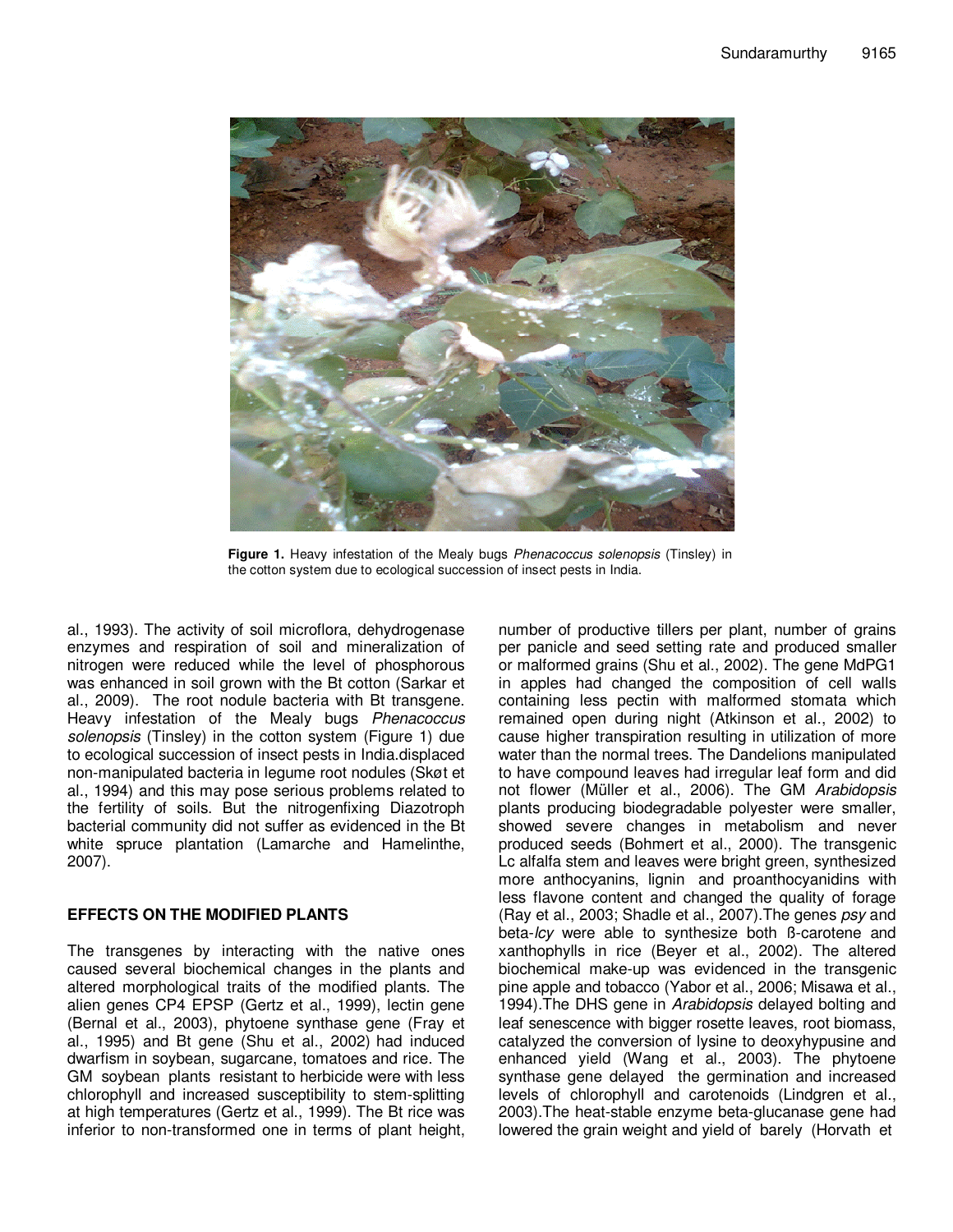al, 2001). The barley with zinc transport protein gene had negative effect on the uptake of zinc in zinc-deficient soil (Ramesh et al., 2004). In some cases, the transgenes yielded non-viable off springs as in barley (Bregitzer et al, 2007). The transgenic birch trees expressing an antifungal enzyme chitinases showed increased susceptibility to leaf spot disease in the field (Pappinen et al., 2002).The delayed germination, reduced the level of chlorophyll with changed structure of plastids and compo-sition of fatty acids, and decreased the level of gamma tocopherol were evidenced in GM Canola (Shewmaker et al., 1999). The tissue that had low chlorophyll content did not express fully Cry1A in maize and cotton(Abel and Adamczyk, 2004).The silencing of gene occurred in Bt cotton at 37°C during bolling stage and altered the levels of toxin, glutamic-pyruvic transaminase, soluble protein, increased levels of protease and free amino acids (Chen et al., 2005). Glyphosate-resistant cotton had produced 40% less loose pollen per stigma with a variety of cellular abnormalities and increased the distance between the anthers and the stigma (Pline et al., 2002). The stems of Bt maize plants had significantly lower levels of alkenes. But they were richer in n-alkanes, n-fatty and unsaturated fatty acids than non-Bt shoots to affect the digestibility in cattle or pigs (Poerschmann et al., 2008). The silking and maturity were delayed with the lower yield, and higher moisture content of grain in Bt maize than in the conventional varieties suggesting that the modified plants drained much of water from the system and yielded less (Ma et al., 2005). The chitinase gene in pineapple had decreased the levels of aldehydes, chlorophyll a, b, phenolics and proteins and thereby reduced ability to perform photosynthesis and withstand stress tolerance (Yabor et al., 2006). The alien gene in sugarcane had modified the sugar metabolism (Vickers et al., 2005a). The sense or antisense constructs engineered had significantly lowered the cane yields with darker juice and higher levels of polyphenol oxidase derived from a sugarcane cDNA library (Vickers et al., 2005b). The glucokinase gene in potato had significantly decreased the amount of starch in the tubers by accumulating the hexose phosphates, organic acids and amino acids and lowered the levels of both alpha-chaconine and solanine glycoalkaloids in the leaves and also caused changes in 88 metabolites including alkaloid content of the plant as evidenced in potatoes (Trethewey et al., 1998; Birch et al., 2002; Roessner et al., 2001a).The blast resistance gene (Coca et al., 2006) in rice had activated the oxidativestress response for enhancing the ceropin A protein synthesis and folding for subsequent secretion (Campo et al., 2008). The genes for the HIV proteins p24 had slowed down the growth of tobacco plants due to yellow pigmentation and induced rearrangement of DNA (Zhang et al., 2002). It was reported that the modified barley for full-length collagen protein of human was found at low and detectable levels in its seeds. But the next generation had fertility problems and produced seeds with no

detectable human collagen (Eskelin et al., 2009). The flavonol-enriched tomatoes with LC and C1 genes had altered levels of at least fifteen substances including citric acid, sucrose, phenylalanine and trigonelline (Le Gall et al., 2003).The antisense DHS gene in tomatoes by increasing the content of chlorophyll enhanced photosynthesis which enabled the plant to have increased starch. But the pollens in these plants were deformed and necessitated cross-pollination for formation of fruits(Wang et al., 2005).The transformed wheat with a novel "hybrid" glutenin subunit (HMW-GS) gene showed an irregular expression of glutenin and changed its expression levels over subsequent generations (Blechl and Anderson, 1996) while the low-molecular-weight glutenin subunit gene had increased the expression of glutenin and decreased the gliadin synthesis in wheat (Masci et al., 2003).The wheat with scab-resistance genes caused localized death of leaf tissue due to formation of necrotic spots on the leaves during the flower formation stage of the crop (Anand et al., 2003). Interestingly, the single-site integration of foreign DNA into *Arabidopsis* had undergone rearrangements and deleted both plant DNA as well as foreign DNA (Forsbach et al., 2003). The anti-sense shikimate hydroxycinnamoyl transferase gene with PAL2 promoter in alfalfa caused stunting with less biomass and delayed flowering and reduced the enzyme activity and lignin content to improve the digestibility of forage (Shadle et al., 2007). The flax seeds expressing the bacterial phytoene synthase gene crtB, showed elevated level of carotenoid and changed its components, i.e., ct-carotene, 13-carotene, phytoene and lutein (Fujisawa et al., 2008). The carotenoids are considered as a strong protective agent against lung cancer (Nishino et al., 1995) and lutein is an essential functional component in the human eye (Berendschot et al., 2000). In canola or *Arabidopsis* or tomato, the phytoene synthase genescr113 or FSY respectively, resulted in delayed germination (Lindgrcn et al., 2003) produced darker seeds, increased the level of a-carotene, lutein, violaxanthin, zeaxanthin, lycopene and chlorophyll (Shewmaker et al., 1999). There was over accumulation of starch in leaves of potato, inhibition of growth, photosynthesis, induced rapid senescence, decreased fruit setting, sucrose unloading capacity and delayed softening of fruit in tomato that were transformed with the antisense genes(Veramendi et al., 1999; Dai et al.,1999). Also, in tobacco, the phytoene synthase gene resulted in severe phenotypic changes, altered the morphology and pigmentation of leaf (Busch et al., 2002). The Bar transgenic oats exhibited greater growth and increased tolerance to salt stress conditions as against no GM crop (Oraby et al., 2005) in which both the transgenic construct and host DNA got modified (Wojciede et al., 1998) and this phenomenon may have negative consequences on the biodiversity. However the organ specific gene promoter like LP2 was claimed to limit the potential unintended impacts on plants and environment (Thilmony et al., 2009) and such promoter will go in a long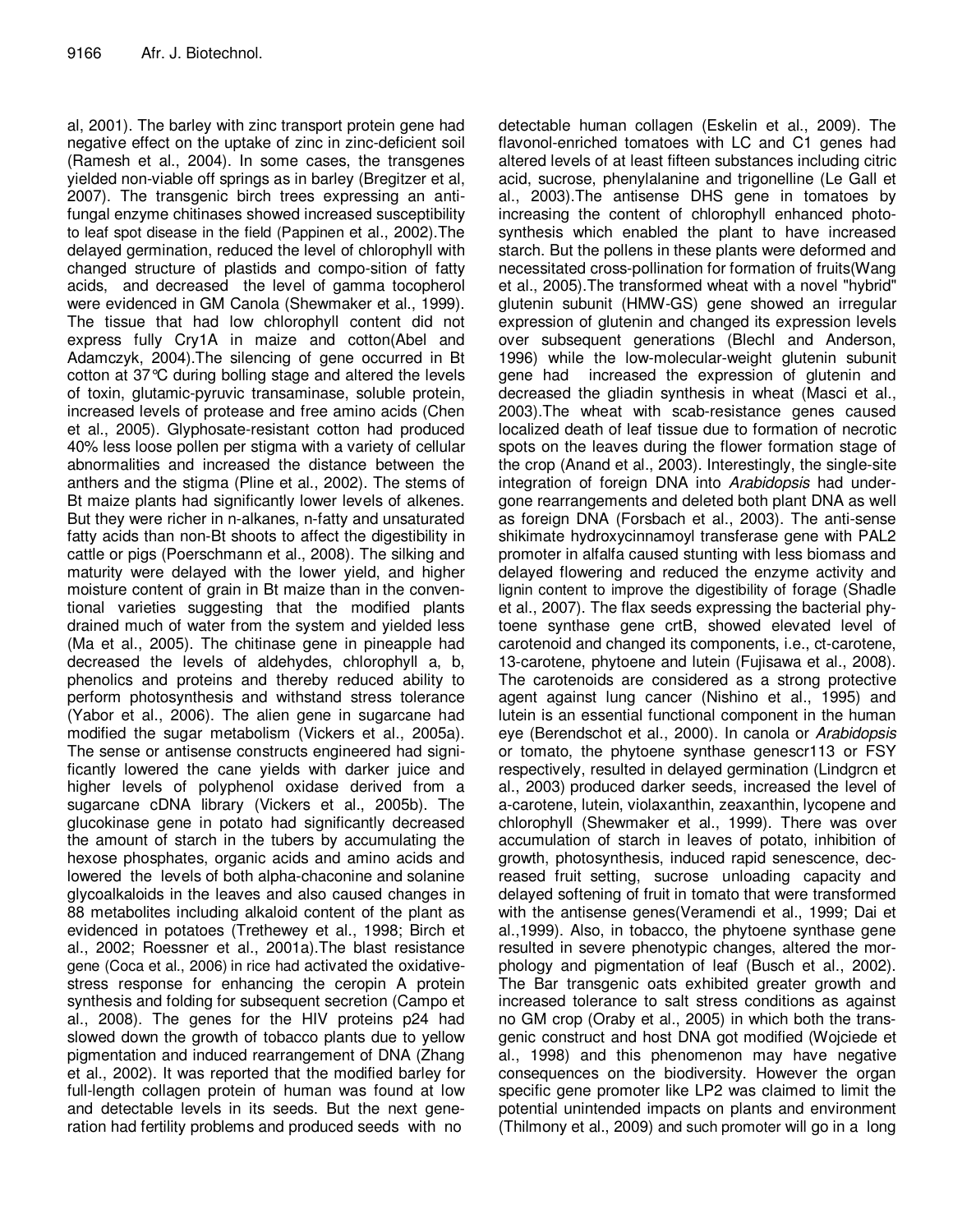way to help in generating the new crop varieties that may not differ from that of their isogenic lines.The plant volatiles have profound effects on the composition and visitation of insects community to the cropped area. The transgenic scab resistant apple differed quantitatively in four terpenes and an aromatic compound and these modified odour emissions proved to be crucial in the composition of non target insects (Ute et al., 2010).

#### **EFFECTS ON THE NON-TARGET ORGANISMS**

The pollen is a potential source for exposure to nontarget insects and consumption of deposited pollens on plants affected the non-target insects as well as pests (Felke et al., 2002). The survival of monarch butterfly *Danaus plexippus* larvae to adulthood was reduced when they were exposed to Bt maize pollens (Dively et al., 2004). But simultaneous exposure to both Bt anthers and pollens caused an additive effect and resulted in a lower survival of monarch larvae (Anderson et al., 2005) A similar effect was also noticed in *Propylea japonica* fed with the rice pollen (Bai et al., 2005 ). The predators and parasites of insect pests of crops were also succumbed to the genetically modified crops (Ahmad et al., 2006). The longevity of the predators *Orius tristicolor* and *Geocoris punctipes* that were raised on the prey fed on Bt cotton *was* significantly decreased by 27 - 28% whereas *Nabis sp*. and *Zelus renardii* remained unaffected (Ponsard et al., 2002) and differential susceptibility might either be due differential quantity of food consumed or elimination of the toxin from the system. The hymenopteran parasitoids often showed adverse effects while parasitizing host fed on Bt plants due to the poor quality of the host (Lövei et al., 2005). The Cry1Ac in cotton retarded the development of hymenopteran parasites that were raised on their hosts possibly due to sublethal effects on the host (Baur and Boethel, 2003). Similiarly, an important endoparasitoid of the cotton bollworm *Microplitis mediator* in China suffered with reduced survival and growth inhibition when its prey *Helicoverpa armigera* raised on Bt cotton leaf powder (Cry1Ac) (Liu et al., 2005). The survival, developmental period and weight of cocoon were negatively affected in *Cotesia marginiventris*, *Aphidius* (Vojtech et al., 2005; Ashouri et al., 2001), *Parallorhogas pyralophagus* (Tomov et al., 2003) *on* hosts that were fed on the hosts fed with the modified crops with Cry1Ab, Cry3A and Cry9C. The abundance of some hymenopteran parasitoids was lowered in fields cropped with Bt maize and Bt cotton as compared to Bt corn (Cry1Ab), where the abundance was increased (Dively, 2005; Pilcher et al., 2005).Bt rice did not either resurged the populations of plant hopper or negatively affected its predator *Cyrtorhinus lividipennis* (Chen et al., 2007)

The predator larvae of *Chrysoperla carnea* had shown a preference for prey fed on the non- transgenic corn as

compared to prey fed on Bt corn (Meier and Hilbeck 2001) which would potentially reduce the exposure of this predator. The tritrophic interaction study revealed that the pupal body mass of lacewing *Chrysopa pallen* fed with Bt cotton GK12-originated aphid prey was significantly higher than that of the control and more number of females were emerged. These females were laid significantly more number of eggs than the females emerging from larvae maintained on another Bt cotton variety, NuCOTN 99B suggesting that the differing nutrient status of the hosts(Guo et al., 2008) might be responsible for this effects. The risks for predators, Lacewings *Chrysoperla carnea* when feeding on thrips, *Frankliniella tenuicornis* in or next to Bt maize fields were found to be negligible (Obrist et al., 2005) and a similar effect was noticed in predatory ladybeetle, *Propylaea japonica* on cotton aphids(Zhu et al., 2006).

The insect predatory pirate bug, lady bird beetles, and carabids did not suffer under Bt corn (Daly and Buntin, 2005). A five-year field study showed that the Bt cotton had not altered the activity of the natural enemy community on three key pests but a field study made over three years had clearly shown that the population of ladybird beetle was lowered in Bt cotton fields due to availability of reduced number of prey (Naranjo, 2005b). However, the abundance was lower in pure Bt cotton plots as compared to a row mixture of Bt and non-Bt plants in another field study (Sisterson et al., 2004). The overall arthropod diversity and the diversity of pest sub-communities were increased, but the diversity of natural enemy subcommunities were decreased in Bt cotton field (Men et al., 2004) and the density shifts of natural enemies were often ascribed to prey dynamics or plant-mediated indirect causes. The egg plant expressing the Cry3Bb toxin were preferred by the herbivorous spider mites, *Tetranychus urticae*, but its predator, *Phytoseiulus persimilis* consumed significantly less number of Bt-fed spider mites (Zemkov et al., 2005). However, the jumping spiders and Lacewings, *Chrysoperla carnea* were found to be less abundant in Cry1Ab  $\times$  Vip3A cotton (Dively 2005). But spiders as a whole were more numerous in Bt maize (Ahmad et al., 2006), cotton (Head et al., 2005) and potato (Reed et al., 2001). The Bt potatoes expressing Cry 3Aa had no effect on the aphid *Myzus persicae* and aphidophagous coccinellids *C. septempunctata* fed on the aphid (Kalushkov and Nedved, 2005). The recent study elucidated that the ecological function of natural predation on the eggs of *Leptinotarsa decemlineata* in GM potato plots was not impaired (Arpaia et al., 2009). It was evident that the direct environmental benefits of reduced insecticide applications in Bt-cotton resulted in fewer non-target effects (Whitehouse et al., 2005).

Although the pollen containing the Bt toxin is harmless to bees, their visitation to the fields cropped with modified Canola (van Engelsdorp et al., 2010; Morandin and Winston, 2005) resistant to herbicide was reduced and this phenomenon is considered as a threat to humanity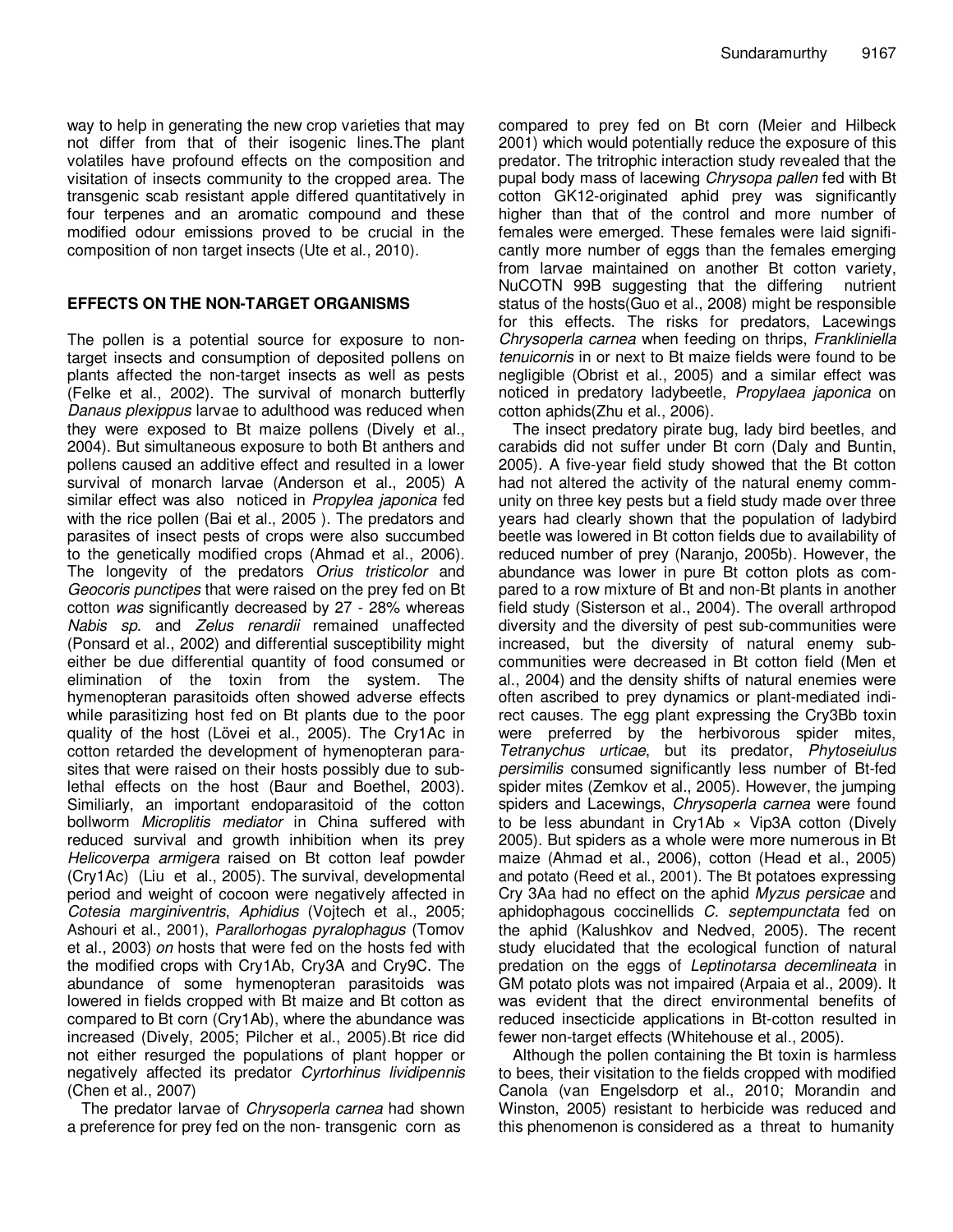as predicted by Albert Einstein. The weed seed resources for birds were reduced in glyphosate-resistant beet production areas and this phenomenon poses a great threat to the bird community (Gibbons et al.2006). Interestingly the woodlouse, *Porcellio scaber*, performed better when fed with Cry1Ab maize as compared to the non-transgenic isoline, which was attributed to a better nutritional quality of the Bt corn (Riudavets et al., 2006). The Bt rice grains had affected variously the stored product insects*, Plodia interpunctella*, S*. oryzae* adult and the psocid *Liposcelis bostrichophila* (Escher et al., 2000) suggesting that the Bt toxin is capable of getting into the food chain.

## **EFFECTS ON THE MAMMALS AND POULTRY**

The genetically modified (GM) crop plants have allergens and caused different kinds of allergies both in the test animals and human beings. A new molecule (SSP 6711) expressed by GM maize was akin to 50 kDa gamma zein is a well known allergenic protein and also carried several synthetic RNA fragments to interact with the mammalian immune system to cause unexpected turbulences (Nordlee, 1996; Zolla et al., 2008; Rosati et al., 2008). A recent study in GM maize had identified the recurrent changes in the immune system involving changes in the number of a special type of lymphocytes and is important in the human (Rachmilewitz et al., 2004) as well as mice immune system (Finamore et al., 2008). The GM peas expressing non-native proteins in plants resulted in the structural variants possessing altered immunogenicity in mice (Prescott et al., 2005). The modified rice seeds with genes from Japanese cedar pollen allergens were shown to function as an effective edible vaccine for the control of pollen allergen-induced responses (Takagi et al., 2006). Interestingly the accumulation of allergen Gly m Bd 30 K (P34) in the seeds of Soya bean was prevented by modifying the plants with a silencing gene (Herman et al., 2003).

The GMO foods were affected the normal physiology and biochemical metabolisms in the mammals. The rats fed with GM maize had significant variations in growth in both the sexes and female suffered from hepatorenal toxicity with increased triglycerides, while the males excreted diminished amount of phosphorus and sodium in the urine (Séralini et al., 2007) and significant disturbances in the function of kidney, liver and some effects on heart, adrenal, spleen and blood cells were also frequently seen between male and female rats fed with GM maize (deVendômois, 2009). The haemorrhage, sickness, and lesions in liver with the altered enzyme production, enlarged pancreas, stomach with mysteriously heavier intestine and proliferation of the gastric mucosa on different parts of the gastrointestinal tract were noticed in rats fed with GM foods (Pusztai et al., 2003) rats fed with the potatoes engineered to produce a

lectin showed proliferative cell growth in both the stomach and intestinal walls (Stanley et al., 1999), partially atrophied livers and slower growth in the brain (Pusztai, 2002). The Cell proliferation was reported to be a precursor to cancer (Pusztai, 2005). The FlavrSavr GM tomato fed rats died within two weeks (Pusztai, 2002) and GM Soya food increased the infant mortality of rat by 55.3% (Ermakova, 2006). Rabbits fed with GM soybean showed higher metabolic activity with altered enzyme production in their livers (Tudisco et al., 2006). The cells in the pancreas of mice fed with the Roundup Ready soy had produced significantly less digestive enzymes (Malatesta et al., 2003). Embryos of GM Soy-fed mice also showed temporary changes in their DNA function (Vecchio et al., 2004).The microscopic analysis of the livers of mice fed with GM soybeans revealed altered gene expression and structural and functional changes. Enzyme production in the hearts of mice was altered by GM Soya (Tudisco et al., 2006). A high pup mortality was characteristic of every litter from mothers fed with the GM soy flour of R21 (Ermakova, 2006). Mice fed with the Bt potatoes showed an abnormal and damaged cells, and proliferative cell growth in ileum (Nagui et al., 1998). The ultrastructural analyses of the liver showed that the nuclei of cell of the GM Soya fed mice were more irregular in shape with a higher percentage of dense fibrillar components with lower proportions of fibrillar centres and granular component (Malatesta et al., 2002). The larger zymogen granule in pancreas with significantly lower  $\alpha$ amylase antibody labeling density and pancreatic  $\alpha$ amylase were noticed in animals fed with the GM soybean (Caporaloni et al., 2002). In both mice and rats fed with the Roundup Ready soybeans, dramatic changes in the testicles were observed; they were dark blue in colour instead of pink with the altered young sperm cells (Cisterna et al., 2006). The testis had higher number of perichromatin granules with dilated vesicles in cells and smooth endoplasmic reticulum of Sertoli cells. A temporary reduction in antibodies was evident and the female gave birth to fewer smaller babies than the normal one (Velimirov et al., 2008). Both the male and female animals displayed troubling reproductive problems when fed with the GM Soybean (Tudisco et al., 2006). The other study showed that the genetically modified crops had no adverse effects on the multigeneration reproductivedevelopmental ability(Rhee et al., 2005) The GM fruits of the brinjal modified with CrylAb and CrylAc sequences were known to have resistance to kanamycin, provided less calories and affected the intake of food as well as feed conversion rate in the test animals besides changing the picture of the blood cells and its chemistry in respect of the hepatic markers alanine albumin, lactosedehydrogenase and aspartate aminotransferases in animals. Interestingly, the milk production and its composition were changed by 10 to 14% in cows fed with the GM fruits (Seralini, 2009). The ileal starch, amino acids digestibility and apparent metabolisable energy (AME) were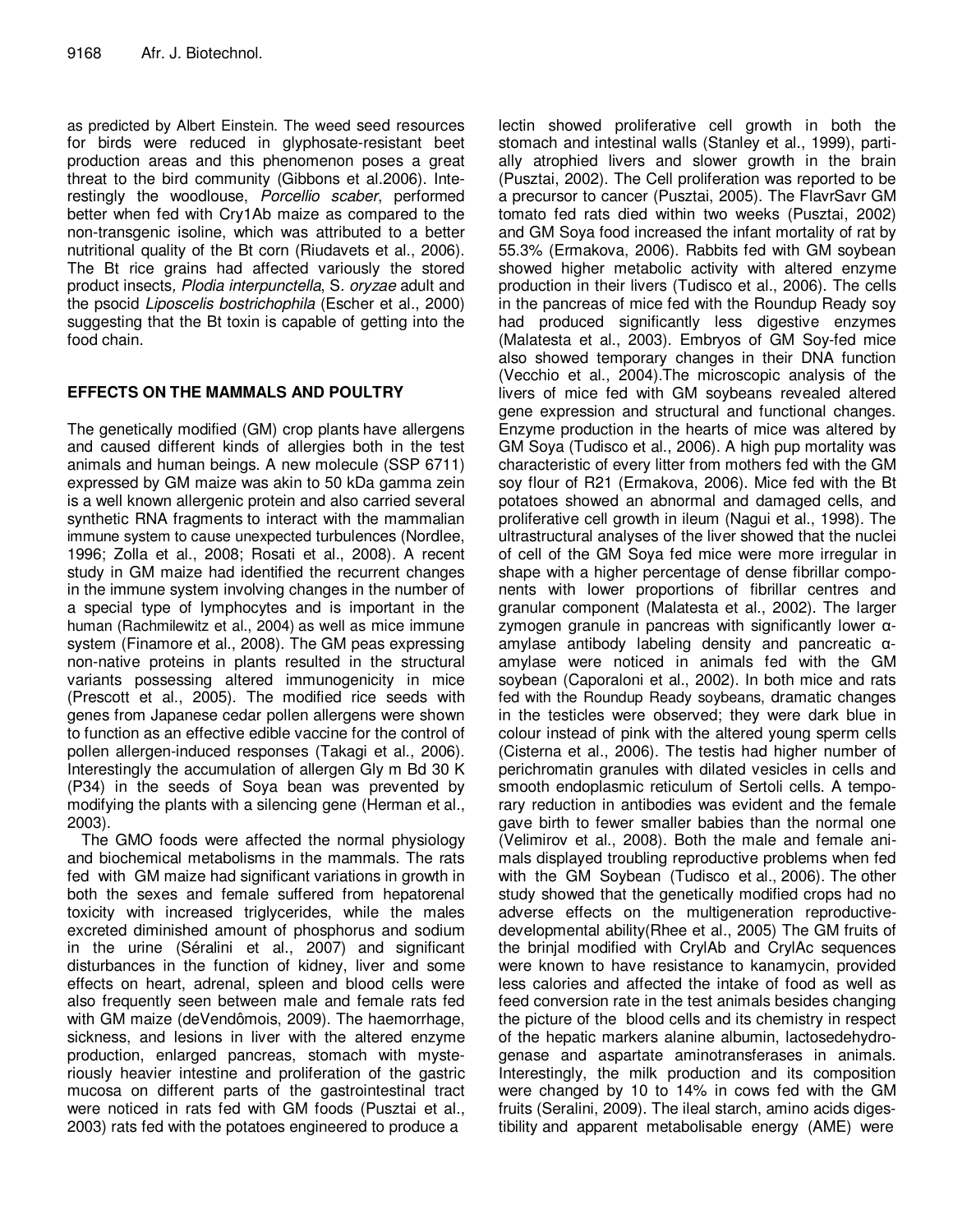significantly reduced in the birds fed with the transgenic up peas (Li et al., 2006). The Round up Soya carrying the stop signal had four harmful RNA variants which are considered as harmful and (Rang et al., 2005) reduced clinically important phytoestrogens levels by 12 to 14% (Lappé et al., 1999). Interestingly the hamsters fed with GM Soya showed the growth of hairs inside the pouches of the mouth and the number of hairy mouthed hamsters was much higher in the third generation of GM soy fed animals than in others (Baranov et al., 2010). The study with human showed that the antibiotic resistance marker gene survived in the gut of the ileostomy patients given one meal of GM Soya and detected the measurable amounts of the full length of the transgene construct (Susana et al., 2002).The full length transgene construct is likely to encode the functional gene provided if it is not methylated (Orend et al., 1995) and penetrate into the nucleus by crossing through the nuclear membrane (Gorlick et al., 1996). The large scale introduction of GM crops in USA had increased the incidence of three or more chronic disease of people from 7 to 13% (Paez et al., 2009).

#### **THE HORIZONTAL GENE TRANSFER**

The persistence and movement of transgenic DNA in agricultural and natural systems poses a threat of horizontal gene transfer and possible proliferation of genetically modified DNA into the general environment. Although the natural horizontal gene transfer (Ochiai et al., 1959) is limited by species barriers engineered artificial genetic constructs crossed all species barriers and invaded all genomes. There are many studies confirming that the pollens are contributing much towards the horizontal gene transfer in the plant kingdom (Jarosz et al., 2005). The pollens of GM maize are capable of moving up to1000m and pollinate rape (Scheffler et al., 1993), sugarbeet (Alibert et al., 2005) and maize (Loos et al., 2003). The GM *Arabidopsis thaliana* with the Csrl-1gene (Bergelson et al., 1998) and canola with bargene (Snow et al., 1999) were more freely pollinated the natural wild populations of *B. rapa* than the non GM plant. The F1 hybrids formed due to such trespass of genes competed with other weeds in the commercial agricultural fields (Warwick et al., 2003). The genes flow from GM rice (Chen et al., 2004) crossed into the population of creeping bent grass (*Agrostis stolonifera*) and *Zoysia* grass through pollens (Watrud et al., 2004). The low genes flow was also reported from GM rice, red rice and conventional rice (Messeguer et al., 2004), from transgenic rice to red rice (Zhang et al., 2003) and insect resistant rice (Bashir et al., 2004). The non-Bt plants in the refuges known to carry one to two copies of the Bt gene (Heuberger et al., 2008) and such contamination is detrimental to the system. The vector-mediated horizontal gene transfer and recombination could occur to create new pathogenic organisms

(Gebhard and Smalla, 1998) in the biosphere. A rare event of transference of transgenic gene was occurred from the plant to terrestrial bacteria (Nielsen et al., 1998) .The persistence and movement of genes from GM crops through DNA pose a threat for possible proliferation in the general environment. The plant litters on decomposition released DNA spread into the soil rhizosphere, persisted for a long time upto two to several years and retained its transforming activity (Ceccherini et al.2003, Gebhard and Smalla, 1999) in the soils towards naturally competent *Bacillus* (Blum et al., 1997), *Pseudomonas* (Meier and Wackernagel, 2003) and *Acinetobacter* (deVries et al., 2001) depending on homologous sequences in the recipient cells. Such DNA were protected by the clay minerals and other soil particles against degradation (Lorenz and Wackernagel, 1992). Although the DNA in decaying plant cells was rapidly degraded DNA of the appropriate length survived in some soils (Hay et al., 2002) and is prone for uptake. The plasmidic DNA detected in compost and manure was incorporated into soil (Smalla et al., 2001; Loos, 2003). It was known that the transgenic DNA concentration in bulk soil micro arthropods, nematodes, macro arthropods and earthworms was significantly higher than that of background soi1 (Miranda et al., 2009). The gene transfer between GM plants and fungi was detected both in co-culture systems and in planta (Bryngelsson et al., 1988) and could represent a potential risk in the case of fungal pathogens and symbionts living inside the host plant cells. Horizontal gene transfer was occurred from a GM potato line to a bacterial pathogen (Schluter et al., 1995), and the *in situ* transfer of gene occurred from GM plants to terrestrial bacteria (Kay et al.2002) and also from GM zoysiagrass to the indigenous microorganisms in the cultivated field (Bae et al., 2008). The agro infection of transgenic plants had resulted in causing viable cauliflower mosaic virus disease through the processes of intermolecular recombination (Gal et al., 1992).

All though there were conflicting reports on the fate of GM DNA in the biological system it was observed that DNA could pass through the gut wall into the blood stream and taken up by cells in the blood, liver, spleen and passed through the placenta to the cells of the feoetus and the newborn one (Doerfler and Schubert, 1998).The presence of recombinant DNA fragments and CrylAb protein was detected in the gastrointestinal contents of pigs (Chowdhury et al., 2003), mice (Schubbert et al., 1997), oral cavity and rumen of sheep and the digestive tract (Duggan et al., 2004) that were fed with GM food. The gene from GM Soya crop was transferred into the intestinal bacteria and continued to function in the human system (Netherwood et al., 2004). The fragments of synthetic transgenes were also traced in the blood of piglets fed with GM maize food (Mazza et al., 2005). The transformation activity of DNA of decaying GM maize in ovine saliva, rumen fluid and silage effluent and found the way into aquatic environments was also occurred (Paul et al.,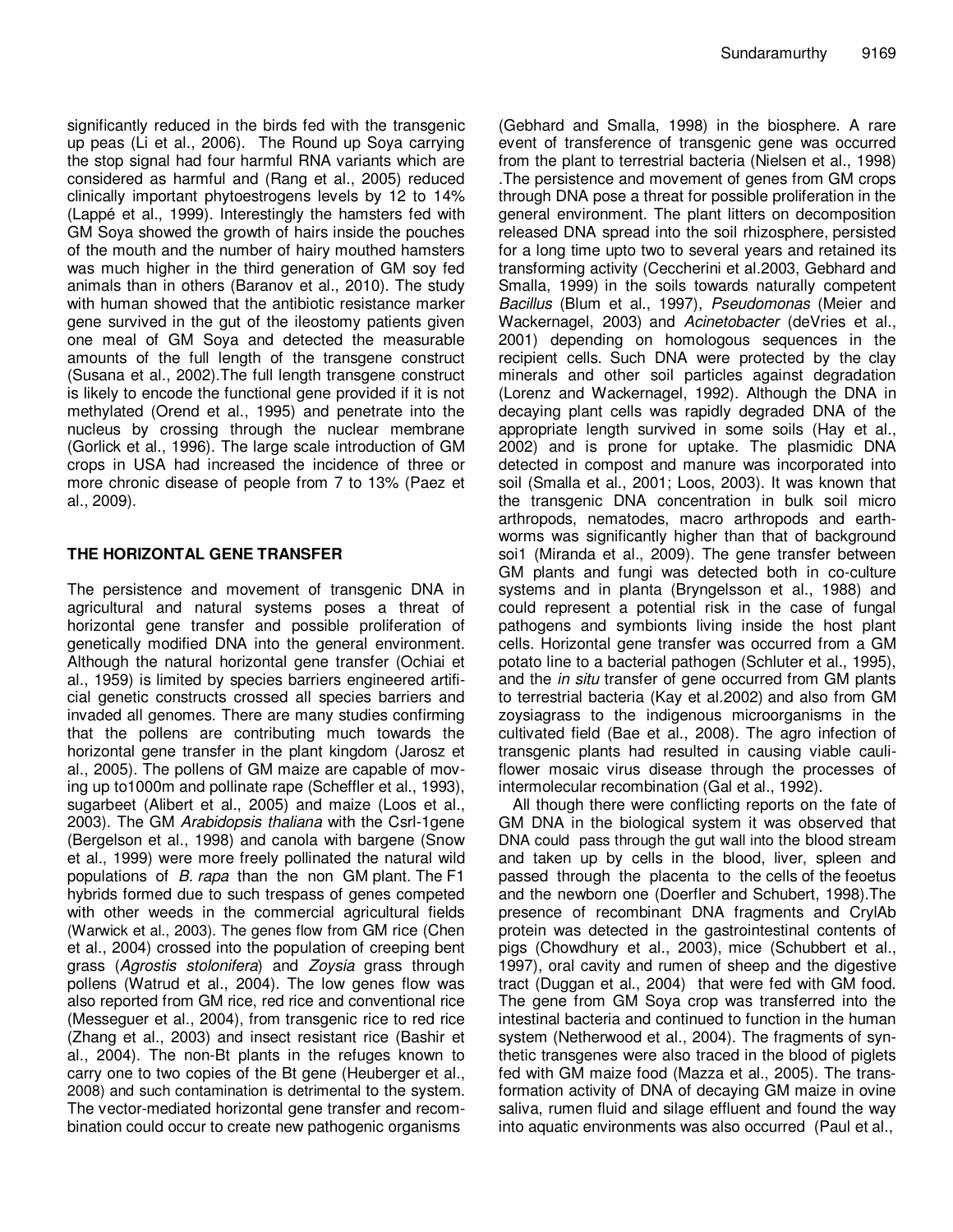1989; Duggan et al., 2000). The gills, digestive glands, and gonads of the fresh water Mussels were significantly contaminated by cry1 and cry1Ab genes (Douville et al., 2009). Interestingly the DNA and proteins of transgenic pollen were remained intact in honey for more than seven weeks (Eady et al., 1995). Interestingly the deleted gene npII was able to to take up and integrate npII and other genetic material from transgenic sugar beet through homologous recombination (Gebhard and Smalla, 1998).

#### **EFFECTS ON RESISTANCE AND ECOLOGICAL SUCCESSION**

The ecological succession is a natural phenomenon when one species of competing organism is displaced from the habitat either by nature or anthropological activity (Sundaramurthy, 2002) will lead into the succession of another one as evidenced earlier in the Indian cotton system on the account of gene to gene interaction (Sundaramurthy, 1994). The large scale cultivation of genetically modified crops over several years could increase the selection pressure on pest species, which might result in the development of resistance (Fox, 2003). The resistant population may elicit succession within the species in the given habitat by breeding with the susceptible wild one. Bt cultivars showing large reductions in Cry1Ac concentration over the growing season became more susceptible to insect damage (Olsen et al., 2005). Increased resistance to Bt toxin was noticed in the populations of American bollworm at high temperatures as the high temperature altered the synthesis of the protein metabolism by silencing the gene by way of reducing the glutamic-pyruvic transaminase, soluble protein and increasing protease and free amino acid levels in the leaves (Chen et al., 2004).The insect species diamondback moth (Martinez-Ramirez et al., 1995). European corn borer (Weinzierl et al., 1997) pink bollworm (Wilson et al., 1992) had developed resistance to the transgenic Bt crops and the resistant population would cause succession by breeding with the susceptible one in the ecological niches. The changes in the biochemical make up of the modified crops (Martinez- Ramirez et al., 1995) may accelerate succession of other insect pests of minor importance as noticed earlier with indiscrimate use of synthetic pyrethroids insecticides (Sundaramurthy, 1994) and currently widespread growing the transgenic cotton (Nagrare et al., 2009) in India and China (Lu et al., 2010). The genetically modified crops are also known to cause succession of pathogenic fungi due to availability of certain nutrients. The root exudates containing elevated levels of several amino acids, fruc-tose and maltose in transgenic cotton supported the growth of the fungus, *Fusarium oxysporum* and resulted in succession (Li et al., 2009). However, GM beet culti-vars showed significantly more injury from the soil fungus *Fusarium oxysporum* and *Rhizoctonia solani* when sprayed with glyphosate which could have sequential effect by increasing the inoculum

of soil pathogens and affect other crops in rotation with GM sugar beet (Pasonen et al., 2006). The transgenic birch trees expressing an antifungal enzyme gene had increased the susceptibility to leaf spot disease in the field (Pasonen et al., 2004). The significant biological disadvantage of transgenes is that they may either transform wild weed plants into new or worst weeds or cause ecological succession of exis-ting weed species resistant to weedicides as in Argentina (Vitta et al., 2004).

The techniques involving the use of the restriction enzymes Zinc-finger nucleases for inducing a doublestranded break at their target locus (Shukla et al., 2009) and Targeting Induced Local Lesions in Genomes (TILLING) (Koornneef et al., 1982) that combines chemical mutagenesis with a sensitive mutation detection instrument are showing promise in the field of genetics for improvement of the crop plants (Reynolds et al., 2009) by accelerating the evolutionary process without involving introduction of foreign DNA of any type into a plant. The Cisgenesis (Giddings, 2006) involving a natural gene (Rommens et al., 2004) from the breeder's gene pool that codes for a trait also shows promise in generating the crops with high yield, enhanced nutritive values, resistance to biotic and abiotic stresses. This concept may facilitate second green revolution not only in the Indian agro system (Jacobsen et al., 2008) but also elsewhere for conferring food and nutrition security to mankind without causing any immediate disturbances to the available water resources, health of living beings and biodiversity.

### **ACKNOWLEDGEMENT**

The author wishes to express his sincere thanks to Dr. P.N. Gururajarao, Principal Scientist, Sugarcane Breeding Institute, Coimbatore-641007, and Tamilnadu, India for discussions and also to other scientists who have provided the reprints of their research papers.

#### **REFERENCES**

- Abel C, Adamczyk J (2004). Relative concentration of Cry1A in maize leaves and cotton bolls with diverse chlorophyll content and corresponding larval development of fall armyworm (Lepidoptera: Noctuidae) and southwestern corn borer (Lepidoptera: Crambidae)
- on maize whorl leaf profiles. J. Econ. Entomol. 97: 1737-1744. Ahmad A Wilde GE, Whitworth RJ, Zolnerowich G (2006). Effect of corn hybrids expressing the coleopteran-specific cry3Bb1 protein for corn rootworm control on above ground insect predators. J. Econ. Entomol. 99: 1085-1095.
- Anderson PL, Hellmich RL, Prasifka JR, Lewis LC (2005).Effects on fitness and behaviour of monarch butterfly larvae exposed to a combination of Cry1Ab expressing corn anthers and pollen. Environ. Entomol. 34: 944-952.
- Anand A, Zhou T, Trick HN, Gill BS, Bockus WW, Muthukrishnan S (2003). Greenhouse and field testing of transgenic wheat plants stably expressing genes for thaumatin-like protein, chitinase and glucanase against *Fusarium graminearum*. J. Exptl. Bot. 54: 1101- 1111.
- Alibert B, Sellierand H, Souvré A (2005). A combined method to study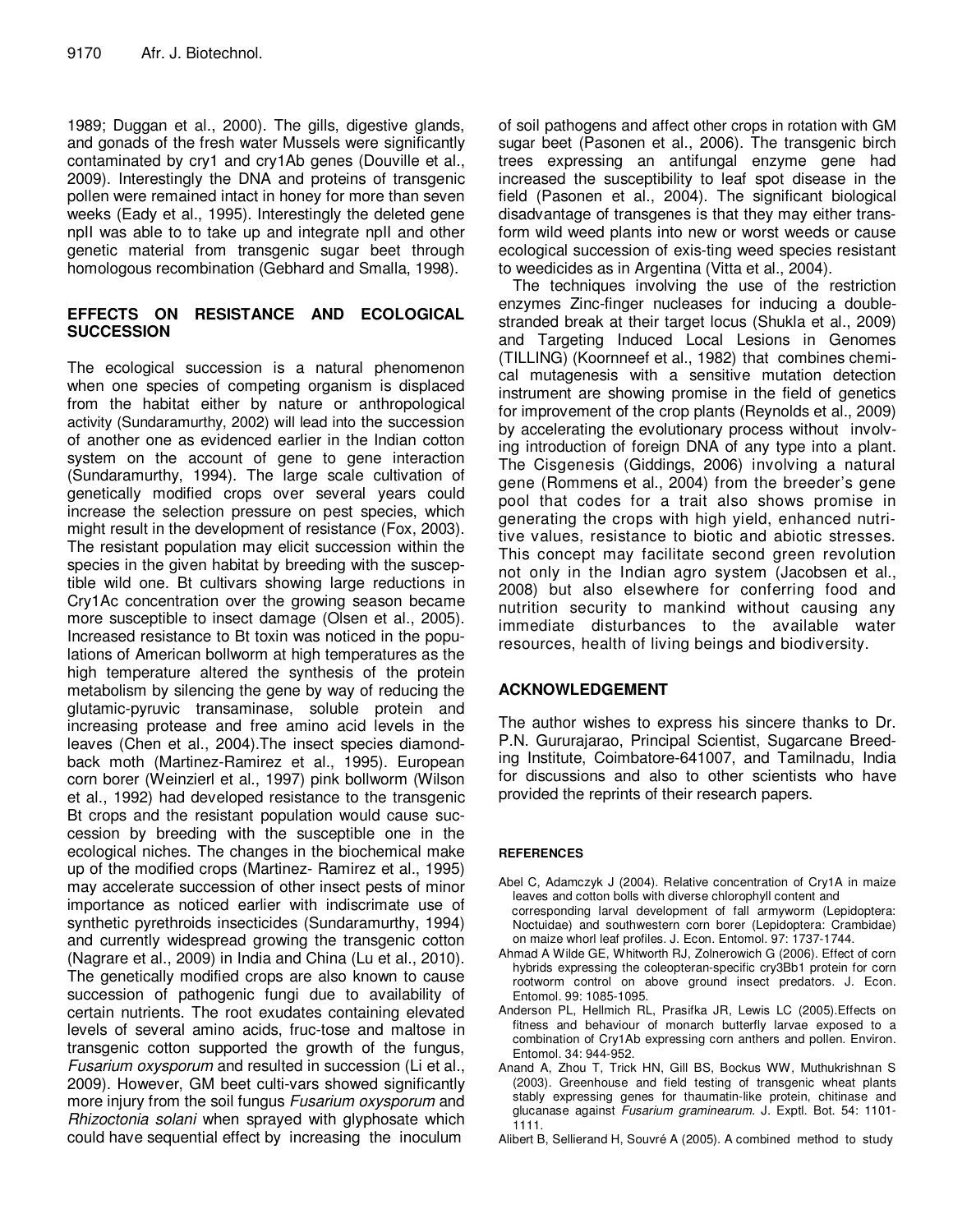gene flow from cultivated sugar beet to ruderal beets in the glasshouse and open field. Eur. J. Agron. 23: 195-208.

- Arpaia S, Schmidt JEU, Di Leo GM, Fiore MC (2009). Oviposition of the Colorado potato beetle (*Leptinotarsa decemlineata*) and natural predation on its egg masses in Bt-expressing fields. Biocont. Sci. Technol. 19: 971- 984.
- Ashouri A, Michaud D, Cloutier C. (2001).Recombinant and classically selected factors of potato plant resistance to the Colorado potato beetle, *Leptinotarsa decemlineata*, variously affecting the potato aphid parasitoid *Aphidius nigripes*. Biol. Control. 46: 401-418.
- Atkinson RG, Schröder R, Hallett I, Cohen D, MacRae EA (2002). Overexpression of Polygalacturonase in Transgenic Apple Trees Leads to a Range of Novel Phenotypes Involving Changes in Cell Adhesion. Plant Physiol. 129: 122-133.
- Bae TW, Vanjildorj E, Song SY, Nishiguchi S, Yang SS, Song IJ, Chandrasekhar T, Kang TW, Kim JI, Koh YJ, Parl SY, Lee J, Lee YE, Ryu KH, Riu KZ, Song PS, Lee HY (2008). Environmental risk assessment of genetically engineered herbicide-tolerant *Zoysia japonica*. J. Environ. Qual. 37: 207-218.
- Babili S, Ye X, Lucca P, Schaub P, Welsch R, Potrykus I (2002).Golden Rice: introducing the beta-carotene biosynthetic pathway into rice endosperm by genetic engineering to defeat vitamin A deficiency. J. Nutr. 132: 506-510.
- Bai YY, Jiang MX, Cheng JA (2005). Effects of transgenic cry1Ab rice pollen on fitness of *Propylea japonica* (Thunberg). J. Pest. Sci. 78: 123-128.
- Bashir K, Husnain T, Fatima T, Latif Z, Mehdi SA, Riazuddin S (2004). Field evaluation and risk assessment of transgenic indica basmati rice. Mol. Breed.13: 301-312.
- Baur ME, Boethel DJ (2003). Effect of Bt-cotton expressing Cry1A(c) on the survival and fecundity of two hymenopteran parasitoids (Braconidae, Encyrtidae) in the laboratory. Biol. Control, 26: 325-332.
- Beer LL, Boyd ES, Peters JW, Posewitz MC (2009). Engineering algae for biohydrogen and biofuel production. Curr. Opinion Biotech. 20: 264-271.
- Bernal JS, Sëtamou M, Fortuitous (2003). Antixenosis in Transgenic Sugarcane: Antibiosis-Expressing cultivar is refractory to ovipositing herbivore pests. Environ. Entomol. 32: 886-894.
- Bergelson J, Purrington CB, Wichmann G (1998) Promiscuity in transgenic plants. Nature. 395: 25. Baranov AS, Chernova OF, Feoktistova N, Yu, Surov AV (2010). A new example of ectopia: Oral hair in some rodent species, Doklady Biol. Sci. 431: 117-120,
- Berendschot TT, Goldbohm RA, Klöpping WA, Van de Kraats J, Van Norel J, Van Norren D (2000). Influence of lutein supplementation on macular pigment, assessed with two objective techniques. Invest. Ophthalmol. Vis. Sci. 41: 3322-3326.
- Beyer P, A1- Birch ANE, Geoghegan IE,Griffiths DW, McNicol JW (2002).The Effect of Genetic Transformations for Pest Resistance on Foliar Solanidine-Based Glycoalkaloids of Potato (*Solanum tuberosum*), Ann. Appl. Biol. 140: 143-149
- Blechl A, Anderson O (1996). Expression of a Novel High-Molecular-Weight Glutenin Subunit Gene in Transgenic Wheat. Nat. Biotech. 14: 875-879.
- Blum SAE, Lorenz MG, Wackernagel W (1997). Mechanism of retarded DNA degradation and prokaryotic origin of DNAses in nonsterile soil system. Appl. Microbiol. 20: 513-521.
- Borlaug NE (1968). Wheat breeding and its impact on world food supply In Proc.III Intl.Wheat Gen.Symp. Australian Acad. Sci. Canberra. pp. 1-36.
- Bohmert K, Balbo I, Kopka J, Mittendorf V, Nawrath C, Poirier Y, Tischendorf G, Trethewey RN,Willmitzer L(2000). Transgenic Arabidopsis plants can accumulate polyhydroxybutyrate to up to 4% of their fresh weight. Planta, 211: 841-845.
- Bregitzer P, Cooper LD, Hayes PM, Lemaux PG, Singh J, Sturbaum A (2007). Viability and bar Expression are Negatively Correlated in Oregon Wolfe Barley Dominant Hybrids. Plant Biotech. J. 5: 381-388.
- Brookes G, Barfoot P (2000). GM Crops: The global economic and environmental impact-the first nine years 1996-2004. AgBio. Forum, 58: 187-196.
- Bryngelsson T, Gustafsson M, Green B, Lind C (1988). Uptake of host DNA by the parasitic fungus *Plasmodiophora brassicae*. Physiol. Mol.

Plant Pathol. 33: 163-171.

- Busch M, Scutcr A, Ham R (2002). Functional analysis of the early steps of carotenoid biosynthesis in tobacco. Plant Physiol. 128: 439- 453.
- Byrnee BH (1990). Environmental effects of N fertilizer use An overview Fertil. Res. 26: 209-215.
- Campo S, Manrique S, Garcia-Martinez J, San Segundo B (2008).Production of cecropin A in transgenic rice plants has an impact on host gene expression. Plant Biotech. J. 6: 585-608.
- Caporaloni C, Rossi L, Battistelli S, Rocchi MBL, Tonucci F, Gazzanelli G (2002). Brief communication: Ultrastructural analysis of pancreatic acinar cells from mice fed on genetically modified soybean. J. Anat. 201: 409-415.
- Castaldini M, Turrini A, Sbrana C, Benedetti A, Marchionni M, Mocali S, Fahiani A, Landi S, Santomassimo F, Pietrangeli B, Nuti MP, Miclaus N, Ceccherini MT, Poté J, Kay E, Tran Van V, Maréchal J, Pietramellara G, Nannipieri P, Vogel TM, Simonet P (2003). Degradation and transformability of DNA from transgenic leaves. Appl. Environ. Micriobiol. 69: 673-678.
- Chen D, Ye G, Yang C, Chen Y, Wu Y (2005). The effect of high temperature on the insecticidal properties of Bt cotton. Environ.Exptl. Bot. 53: 333-342.
- Chen M, Liu ZC, Ye G, Y, Shen ZC, Hu C, Peng YF, Altosaar I, Shelton AM (2007). Impacts of transgenic *cry1Ab* rice on non-target plant hoppers and their main predator *Cyrtorhinus lividipennis* (Hemiptera: Miridae) - A case study of the compatibility of Bt rice with biological control. Biol. Control. 42: 242-250
- Chen LJ, Lee DS, Song ZP, Suh HS, Lu BR (2004). Gene flow from cultivated rice (*Oryza sativa*) to its weedy and wild relatives. Ann. Bot. 93: 67-73.
- Chen DH,Ye GY, Yang CQ, Chen Y, Wu YK (2004).Effect after introducing *Bacillus thuringiensis* gene on nitrogen metabolism in cotton. Field Crops Res. 87: 235-244.
- Chong DK, Langridge WH (2000). Expression of full-length bioactive antimicrobial human lactoferrin in potato plants. Transgenic Res. 9: 71-78.
- Chowdhury EH, Kuribara H, Hino A, Sultana P, Mikami O, Shimada N, Guruge KS, Saito M, Nakajima Y (2003). Detection of corn intrinsic and recombinant DNA fragments and Cry l Ab protein in the gastrointestinal contents of pigs fed genetically modified corn Bt11. J. Anim. Sci. 81: 2546-2551.
- Cisterna B, Malatesta M, Martin TE, Biggiogera M (2004).Ultrastructural analysis of testes from mice fed on genetically modified soybean. Euro. J. Histochem. 48: 449-454.
- Coca M, Peñas G., Gómez J, Campo S, Bortolotti C, Messeguer J, Segundo BS (2006). Enhanced Resistance to the Rice Blast Fungus *Magnaporthe grisea* Conferred by Expression of a cecropin A Gene in Transgenic Rice. Planta. 223: 392-406
- Cowgill SE, Bardgett RD, Kiezebrink DT, Atkinson HJ (2002). The effect of transgenic nematode resistance on non-target organisms in the potato rhizosphere. J. Appl. Ecol. 39: 915-932.
- Dai N, Schaffer A, Petreikov M, Shahak Y, GillerY, RatnerK, Levine A, Granot D (1999). Over expression of Arabidopsis hexokinase in tomato plants inhibits growth, reduces photosynthesis, and induces rapid senescence. Plant Cell. 11: 1253-1266.
- Daly T, Buntin GD (2005). Effect of Bacillus thuringiensis transgenic corn for Lepidopteran control on non-target arthropods. Environ. Entomol. 34: 1292-1301.
- Davis DR, Epp MD, Riordan HD (2004). Changes in USDA food composition data for 43 garden crops, 1950 to 1999. J. Am. Coll. Nutr. 23: 669-682.
- De Vaufleury A, Kramarz PE, Binet P, Cortet J, Caul S, Andersen MN, Emmanuelle, Coeurdassier PM, Krogh PH (2007). Exposure and effects assessments of Bt-maize on non-target organisms (gastropods, micro arthropods, mycorrhizal fungi) in microcosms. *Pedobiologia*. 51: 185-194
- Devries J, Meier P, Wackernagel W (2001). The natural transformation of the soil bacteria Pseudomonas stutzeri and *Acinetobacter* sp. by transgenic plant DNA strictly depends on homologous sequences in the recipient cells. *FEMS* Microbiol. Lett*.* 195: 211-215.
- Devendômois JS, Roullier F, Cellier D, Séralini GE (2009).A comparison of the effects of three GM corn varieties on mammalian health. Int. J.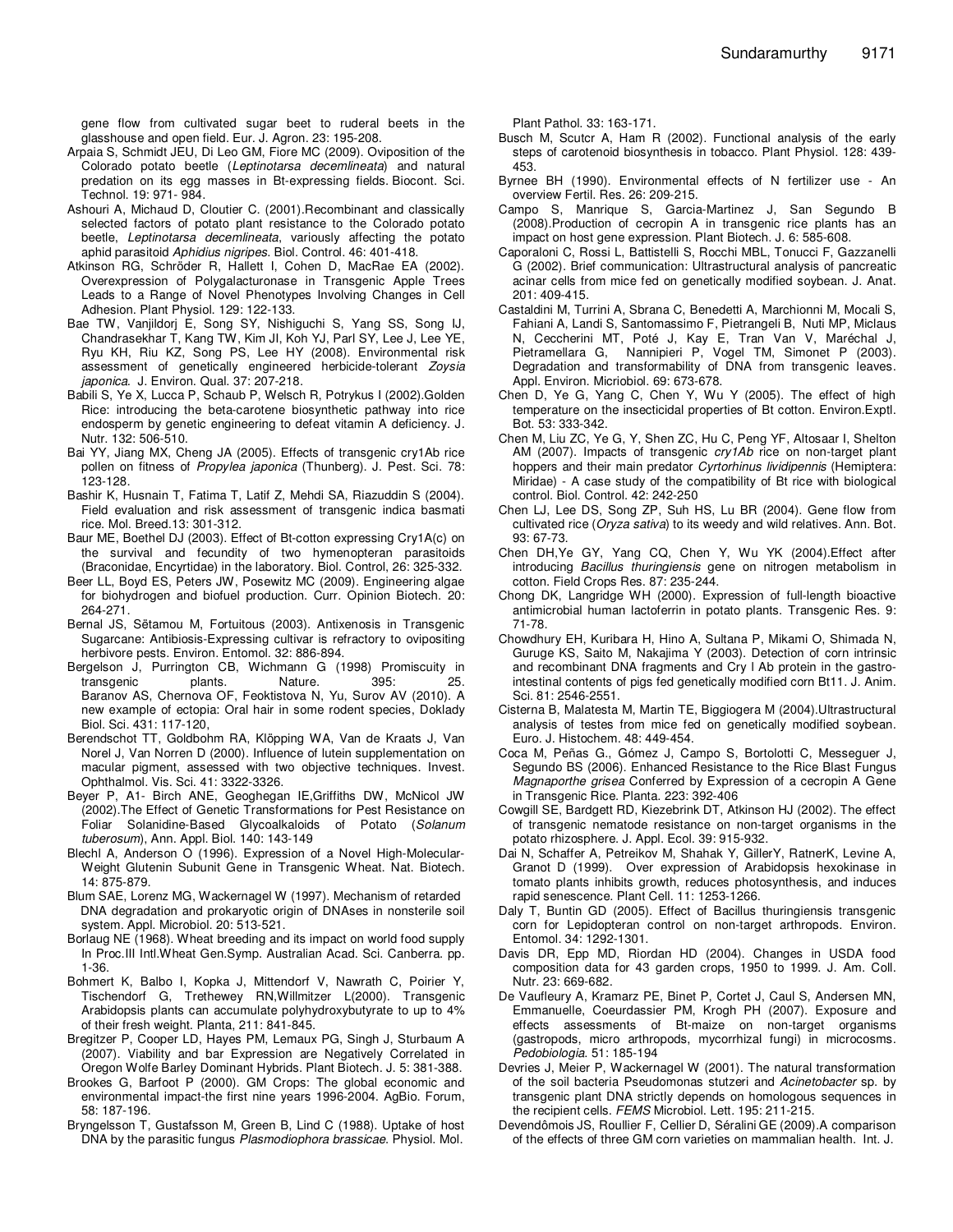Biol. Sci. 5: 706-726.

- Dinel H, Schnitzer M, Saharinen M, Meloche F, Paré T, Dumontet S, Lemee L Ambles A (2003). Extractable soil lipids and microbial activity as affected by Bt and Non -Bt Maize grown on a silty clay loam soil. J. Environ. Sci. Health. 38: 211-219.
- Dively GP (2005). Impact of transgenic VIP3A x Cry1Ab lepidopteranresistant field corn on the non-target arthropod community. Environ. Entomol. 34: 1267-1291.
- Dively GP, Rose R, Sears MK, Hellmich RL, Stanley-Horn DE, Calvin DD, Russo JM, Anderson PL (2004). Effects on monarch butterfly larvae (Lepidoptera: Danaidae) after continuous exposure to Cry1Abexpressing corn during anthesis. Environ. Entomol. 33: 1116-1125.
- Doerfler W, Schubert R (1998). Uptake of foreign DNA from the environment: the gastro-intestinal tract and the placenta as portals of entry. *Wien Klin Wochenschr.* 110: 40-44.
- Donegan KK, Seidler RJ, Doyle JD, Porteous LA, Digiovanni G, Widmer F, Watrud LS (1999). A field study with genetically engineered alfalfa inoculated with recombinant *Sinorhizobium meliloti*: Effects on the soil ecosystem. Appl. Soil Ecol. 36: 920-936.
- Douville M, Gagné F, André C, Blaise C (2009). Occurrence of the transgenic corn cry1Ab gene in freshwater mussels (*Elliptio complanata*) near corn fields: Evidence of exposure by bacterial ingestion. Ecotoxicol. Environ. Safety, 72:17-25.
- Duggan PS, Chambers PA, Heritage JF, Michael J (2003). Fate of genetically modified maize DNA in the oral cavity and rumen of sheep. British J. Nutr. 89: 159-161.
- Duggan PS, Chambers PA, Heritage J, Forbes JM (2000). Survival of free DNA encoding antibiotic resistance from transgenic maize and the transformation activity of DNA in ovine saliva rumen fluid and silage effluent. FEMS Microbiol. Lett. 191: 71-77.
- Dunfield KE, Germida JJ (2003). Seasonal changes in the rhizosphere microbial communities associated with field-grown genetically modified canola (*Brassica napus*). Appl. Environ. Microbiol. 69: 7310- 7318.
- Dunfield KE, Pauls KP, Swanton CJ, Klironomos JN,Trevors JT (2009).Detection of transgenic cp4 epsps genes in the soil food web. Agron.Sustain. Dev. 29:497-501.
- Druery CT Bateson W (1901). Experiments in plant hybridization. J. Royal Hort. Soc. 26: 1-32.
- Edwards CA (1976). Persistent Pesticides in the Environment, CRC Press, Cleveland, Ohio, p. 170.
- Eady C, Twell D, Lindsey K (1995). Pollen viability and transgene expression following storage in honey. Transgenic Res. 4: 226-231.
- Ermakova IV (2006). GMO: Life itself intervened into the experiments. Lett. EcosInf. 2: 3-4.
- Ermakova IV (2006). Genetically modified organisms and biological risks.*Proc.* Intl. Disaster Reduction Conf. (IDRC) Davos, Switzerland August 27th – September 1st, pp. 168-172.
- Escher NB, Käch W, Nentwig (2000). Decomposition of transgenic *Bacillus thuringiensis* maize by microorganisms and woodlice *Porcellio scaber* (Crustacea: Isopoda). Basic Appl. Ecol. 1: 161-169.
- Eskelin K, Ritala A, Suntio T, Blumer S, Holkeri H, Wahlström EH, Baez J, Mäkinen K, Maria NA (2009). Production of a recombinant full-length collagen type I alpha-1 and of a 45-kDa collagen type I alpha-1 fragment in barley seeds. Plant Biotech J. 7: 657-672.
- Estrella LH, Depicker A, Montagu MV, Schell J (1983). Expression of chimaeric genes transferred into plant cells using a Ti-plasmidderived vector. Nature. 303: 209-213.
- FAO (2004). The state of food and agriculture2003-2004-agricultural biotechnology, meeting the needs of the poor? Food and Agriculture Organization of the United Nations, Rome. p. 208.
- Felke M, Lorenz N, Langenbruch GA (2002). Laboratory studies on the effects of pollen from Bt maize on larvae of some butterfly species., J. Appl. Entomol.126: 320-325.
- Ferreira LHPL, Molina JC, Brasil C Andrade G (2003). Evaluation of *Bacillus thuringiensis* bioinsecticidal protein effects on soil microorganisms. Fl. Soil. 256: 161-168
- Flores S, Saxena D, Stotzky G (2005). Transgenic Bt plants decompose less in soil than non-Bt-plants. Soil Biol. Biochem. 37: 1073-1082.
- Finamore A, Roselli M, Britti S, Monastra G, Ambra R, Turrini A, Mengheri E (2008). Intestinal and peripheral immune response to
- MON810 maize ingestion in weaning and old mice. J. Agric. Food

Chem. 56: 1533-1539.

- Forsbach A, Schubert D, Lechtenberg B, Gils M, Schmidt, RA (2003).Comprehensive characterization of single-copy T-DNA insertions in the Arabidopsis thaliana genome. Plant Mol. Biol. 52: 161-176.
- Fox J (2003). Resistance to Bt toxin surprisingly absent from pests. Nat. Biotechnol. 21: 958-959
- Fray RG, Wallace A, Fraser PD, Valero D, Heddon P, Bramley P Grierson D (1995).Constitutive expression of a fruit phytoene synthase gene in transgenic tomatoes causes dwarfism by redirecting metabolites from the gibberellin pathway. Plant J. 8: 693- 701
- Fujisawa M, Watanabe M, Choi SK, Teramoto M, Ohyama K Misawa N (2008). Enrichment of carotenoids in flaxseed (*Linum usitatissimum*) by metabolic engineering with introduction of bacterial phytoene synthase gene crtB. J. Biosci. Bioeng. 105: 636-641.
- Gan W, Grutzendler J, Wong WT, Wong ROL, Lichtman JW (2000). Multicolor "DiOlistic" Labeling of the nervous system using lipophilic dye combinations. Neuron, 27: 219-225.
- Gal S, Pisan B, Hohn T, Grimsley N, Hohn B (1992). Agroinfection of transgenic plants leads to viable cauliflower mosaic virus by intramolecular recombination. Virology, 187: 525-533.
- Gebhard F, Smalla K (1988). Transformation of *Acinetobacter* sp. strain BD 413 by transgenic sugar beet DNA. Appl. Environ. Microbiol. 64: 1550- 1554.
- Gebhard F, Smalla K (1999). Monitoring field releases of genetically modified sugar beets for persistence of transgenic plant DNA and horizontal gene transfer. FEMS Microbiol. Ecol. 28: 261-272.
- Gertz JM, Vencill WK (1999). Hill N.S., Tolerance of transgenic soybean (*Glycine max*) to heat stress. The 1999 Brighton Confer. Weeds. Farnham, Surrey, UK, pp. 835-840.
- Gibbons DW, Bohan DA, Rothery P, Stuart RC, Haughton AJ, Scott RJ, Wilson JD, Perry JN, Clark SJ, Dawson RJG, Firbank LG (2006). Weed seed resources for birds in fields with contrasting conventional and genetically modified herbicide-tolerant crops. Proc. Biol. Sci. 273: 1921-1928.
- Giddings LV (2006). 'Cisgenic' as a product designation. Nat. Biotech. 24: 1329.
- Gorlick D, Mattaj IW (1996). Nucleocytoplasmic transport. Science, 271: 1513-1518.
- Giovannetti M (2005).Impact of Bt Corn on rhizospheric and soil euhacterial communities and on beneficial symbiosis in experimental microcosms. Appl. Environ. Microbiol. 71: 6719-6729.
- Griffiths BS, Geoghegan IE, Robertson WM (2000).Testing genetically engineered potato, producing the lectins GNA and ConA, on non target soil organisms and processes. J. Appl. Ecol. 37: 159-170.
- Guo JY, Wan FH, Dong L, Lovei GL, Han ZJ (2008). Tri-trophic interactions between Bt cotton, the herbivore *Aphisgossypii* Glover (Homoptera: Aphididae), and the predator *Chrysopa pallens* (Rambur) (Neuroptera: Chrysopidae). Environ. Entomol. 37: 263-270.
- Hay I, Morency MJ, Séguin A (2002). Assessing the persistence of DNA in decomposing leaves of genetically modified poplar trees. Can. J. For. Res. 32: 977-982.
- Head G, Moar M, Eubanks M, Freeman B, Ruberson J, Hagerty A, Turnipseed S (2005). A multiyear, large-scale comparison of arthropod populations on commercially managed Bt- and non-Btcotton fields. Environ. Entomol. 34: 1257-1266.
- Herman EM, Helm RM, Jung R, Kinney AJ (2003). Genetic modification removes an immunodominant allergen from Soybean. Plant Physiol. 132: 36-43.
- Ho MW, Ryan A, Cummins J (1999). Cauliflower mosaic viral promoter a recipe for disaster? Microb. Ecol. Health. 11: 194-197.
- Heuberger S, Yafuso C, Hoffman GD, Tabashnik BE (2008). Out crossed cottonseed and adventitious Bt plants in Arizona refuges. Environ. Biosafety, Res. 7: 87-96.
- Horvath H, Jensen LG, Wong OT, Kohl E, Ullrich SE, Cochran J, Kannangara CG, Von Wettstein D (2001).Stability of transgene expression, field performance and recombination breeding of transformed barley lines. Theor. Appl. Gene.102:1-11.
- Jacobsen E, Nataraja KN (2008). Cisgenics Facilitating the second green revolution in India by improved traditional plant breeding. Cur Sci. 94: 1365-1366.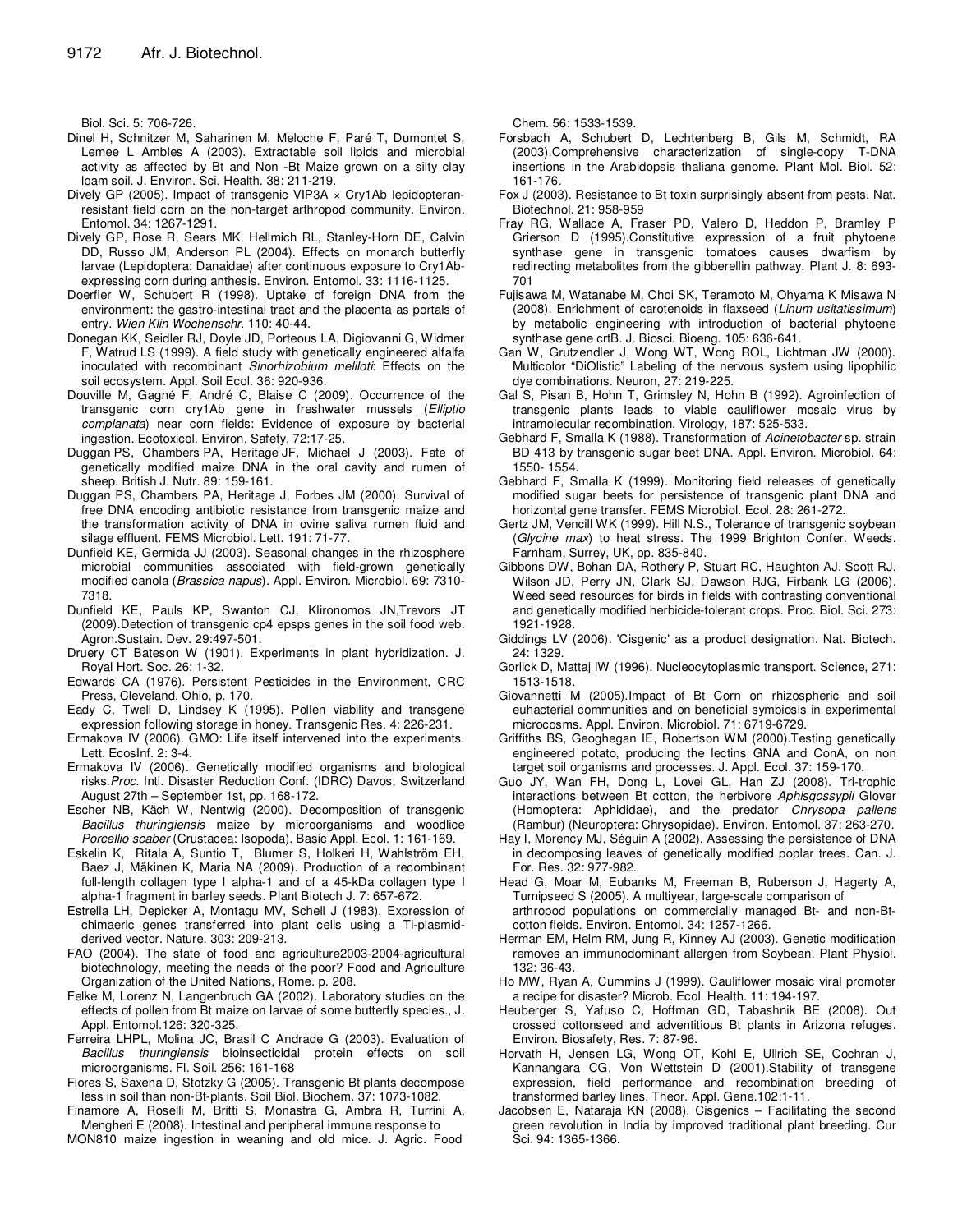- Jansson C, Wullschleger SD, Kalluri UC,Tuskan GA (2010). Phytosequestration: Carbon biosequestration by plants and the prospects of genetic engineering. BioSci. 60: 685-696.
- Joos H, Timmerman B, Montagu MV, Schell J (1983). Genetic analysis of transfer and stabilization of Agro bacterium DNA in plant cells. Embo J. pp. 22151-2160.
- Joshi RP, Schoenbach KH (2000).Electroporation dynamics in biological cells subjected to ultrafast electrical pulses: A numerical simulation study. Phys. Rev. 62: 1025-1033.
- Kalushkov P, Nedved (2005). Genetically modified potatoes expressing Cry 3A protein do not affect aphidophagous coccinellids., J. Appl. Entomol. 129: 401-406
- Kay E, Vogel TM, Bertolla F, Nalin R, Simonet P(2002).*In situ* transfer of antibiotic resistance genes from transgenic (transplastomic) tobacco plants to bacteria. Appl. Environ. Microbiol. 68: 3345-3351
- King CA, Purcell LC, Vories ED (2001). Plant growth and nitrogenase activity of glyphosate-tolerant soybean in response to foliar glyphosate applications. Agro. J. 93: 179-86.
- Koornneef M, Dellaert LW, Van der Veen JH (1982). EMS- and relationinduced mutation frequencies at individual loci in *Arabidopsis thaliana* (L.) .*Heynh.* Mutat. Res. 93: 109-123.
- Lamarche J, Hamelinthe RC (2007). Evidence of an impact on the rhizosphere diazotroph community by the expression of *Bacillus thuringiensis* Cry1Ab toxin by Bt White Spruce. Appl. Environ Microbiol. 73: 6577-6583.
- Lappé MA, Bailey EB, Childress C, Setchell KDR (1999). Alterations in clinically important phytoestrogens in genetically modified, herbicidetolerant soybeans. J. Med Food*.* 1: 241-245.
- Larson RL, Hill AL, Fenwick A, Kniss AR, Hanson LE, Miller SD (2006). Influence of glyphosate on Rhizoctonia and Fusarium root rot in sugar beet. Pest Manage. Sci. 62: 1182-1192.
- Le Gall G, Colquhoun IJ, Davis AL,Collins GJ, Verhoeyen ME(2003).Metabolite profiling of tomato (*Lycopersicon esculentum*) using H NMR spectroscopy as a tool to detect potential unintended effects following a genetic modification. J Agric Food Chem. 51: 2447-2456.
- Li XH, Higgins TJV, Bryden WL (2006). Biological response of broiler chickens fed peas (*Pisum sativum* L.) expressing the bean (*Phaseolus vulgaris* L.) alpha-amylase inhibitor transgene. J. Sci. Food Agric. 86: 1900-1907.
- Li X, Liu BS, Heia D, Liu ZH, Zhou K, Cui J, Luo J, Zheng Y (2009). The effect of root exudates from two transgenic insect-resistant cotton lines on the growth of *Fusarium oxysporum.* Transgenic Res.18: 757- 767.
- Lindgrcn LO, Stalbcrg KG, Hoglund AS (2003).Seed-specific over expression of an endogenous Arahidopcic phytoene synthase gene results in delayed germination and increased levels of carotenoids, chloroph II, and abscisic acid. Plant Physiol. 132: 779 785.
- Liu XX, Zhang QW, Zhao JZ, Li JC, Xu BI, Ma XM (2005). Effects of Bt transgenic cotton lines on the cotton bollworm parasitoid *Microplitis mediator* in the laboratory. Biol. Control, 35: 134-141.
- Liu B, Zeng Q, Yan F, Xu H, Xu C (2004). Effects of transgenic plants on soil microorganisms. Plant Soil. 271: 1-13.
- Loos C, Seppelt R, Meier-Bethke S, Schiemann J, Richter O (2003). Spatially explicit modeling of transgenic maize pollen dispersal and cross-pollination. J. Theor. Biol. 225: 241-255.
- Lorenz MG, Wackernagel W (1992). DNA binding to various clay minerals and retarded enzymatic degradation of DNA in a sand/clay microcosm. *in* Gene Transfers and Environment (ed. Gauthier MJ), Springer–Verlag, Germany, pp. 103-113.
- Lövei GL, Arpaia S (2005). The impact of transgenic plants on natural enemies: a critical review of laboratory studies. Entl. Exp. Appl. 114: 1-14.
- Lu Y, Wu K, Jiang Y, Xia B, Li P, Feng H, Wyckhuys KAG, GuoY (2010). Mirid bug outbreaks in multiple crops correlated with widescale adoption of Bt cotton in China. Science, 328: 1151-1154
- Ma JKC (2010).Generation of transgenic plants expressing antibodies to the environmental pollutant microcystin-LR. FASEB J. 24: 882-890.
- Ma BL, Subedi KD (2005).Development, yield, grain moisture, and nitrogen uptake of Bt Corn Hybrids and their conventional nearisolines, Field Crop. Res. 93: 199-211.
- Malatesta M, Caporaloni C, Gavaudan S, Rocchi MBL, Serafini S, Tiberi

C, Gazzanelli G (2002). Ultrastructural morphometrical and immunocytochemical analyses of hepatocyte nuclei from mice fed on genetically modified soybean. Cell Struct. Funct. 27: 173-180.

- Malatesta M, Biggiogera M, Manuali E, Rocchi MBL, Baldelli B, Gazzanelli G (2003). Fine structural analyses of pancreatic acinar cell nuclei from mice fed on GM Soybean. Eur. J. Histochem. 47: 385- 388.
- Martinez-Ramirez, Amparo C, Balthazar Escriche M, Dolores Real, Silva FJ, Ferre J (1995). Inheritance of resistant *Bacillus thuringiensis* toxin in a field population of Diamondback Moth (*Plutella xylostella*). Pesticide Sci. 43: 115-20.
- Mazza R, Soave M, Morlacchini M, Piva G, Marocco A (2005). Assessing the transfer of genetically modified DNA from feed to animal tissues. Transgenic Res.14:775-784.
- Means NE, Kremer RJ (2007).Influence of soil moisture on root colonization of glyphosate-treated soybean by Fusarium Species. Soil. Sci, Plant Anal. 38: 1713-1720.
- Men X, Ge F, Edwards CA, Yardim EN (2004). Influence of pesticide applications on pest and predatory associated with transgenic Bt cotton and non-transgenic cotton plants. Phytoparasitica, 32:246-254.
- Meier MS, Hilbeck A (2001). Influence of transgenic *Bacillus thuringiensis* corn-fed prey on prey preference of immature *Chrysoperla carnea* (Neuroptera: Chrysopidae). Basic Appl. Ecol.2:35-44.
- Meier P, Wackernagel W (2003). Monitoring the spread of recombinant DNA from field plots with transgenic sugar beet plants by PCR and natural transformation of *Pseudomonas stutzeri*. Transgenic Res. 12: 293-304.
- Messeguer J, Marfa V, Catala MM, Guiderdoni E, Mele E (2004). A field study of pollen-mediated gene flow from Mediterranean GM rice to conventional rice and the red rice weed. Mol. Breed. 13: 103-112.
- Menzie CM (1972). Fate of pesticides in the environment. Ann. Rev. Ent. 17: 199-222.
- Milling A, Smalla K, Maid FX, Schloter M, Munch JC (2004). Effects of transgenic potatoes with an altered starch composition on the diversity of soil and rhizosphere bacteria and fungi. Plant Soil, 266: 23-39.
- Miranda M, Hart JR, Powell RH, Gulden DJ, Levy-Booth, Misawa N, Masamoto K, Hori T, Ohtani T, Böger P, Sandmann G (1994). Expression of an erwinia phytoene desaturase gene not only confers multiple resistance to herbicides interfering with carotenoid biosynthesis but also alters xanthophyll metabolism in transgenic plants, Plant J. 6: 481-489.
- Morandin LA, Winston ML (2005). Wild bee abundance and seed production in conventional, organic and genetically modified Canola. Eco. Appl.15: 871-881.
- Mozafa A (1993). Nitrogen fertilizers and the amount of vitamins in plants: A review J. Plant Nutri.16: 2479-2506.
- Muller HJ (1930). Types of visible variations induced by X-rays in *Drosophila*; J. Gen. 22: 299-334.
- Müller K, He X, Fischer R, Prüfer D (2006). Constitutive knox1 gene expression in dandelion (*Taraxacum Officinale*, Web.) changes leaf morphology from simple to compound. Planta. 224: 1023-1027.
- Nagui H, Fares AK, El-Sayed (1998).Fine structural changes in the ileum of mice fed on endotoxin treated potatoes and transgenic potatoes. Nat. Toxins,*.* 6: 219-233.
- Nagrare VS, Kranthi S, Biradar VK, Zade NN, Sangode V, Kakde G, Shukla RM, Shivare D, Khadi BM, Kranthi KR (2009). Widespread infestation of the exotic mealy bug species *Phenacoccus solenopsis* (Tinsley) (Hemiptera: Pseudococcidae) on cotton in India. Bull. Ent. Res. 99: 537-541.
- Naranjo SE (2005b). Long-term assessment of the effects of transgenic Bt Cotton on the function of the natural enemy community. Environ. Entomol. 34: 1211-1223.
- Netherwood T, Martin-Orue SG, Gockling S, Graham J, Mathers JC (2004). Assessing the survival of transgenic plant DNA in the human gastrointestinal tract. Nat. Biotech. 22: 204-209.
- Nielsen KM, Bones AM, Smalla K, Van Elsas JD (1998).Horizontal gene transfer from transgenic plants to terrestrial Bacteria- a rare event? FEMS Microbiol. Rev. 22: 79-103.
- Nishino H (1995). Cancer chemoprevention by natural carotenoids and their related compounds., J Cell. Biochem. Suppl. 22: 231-235.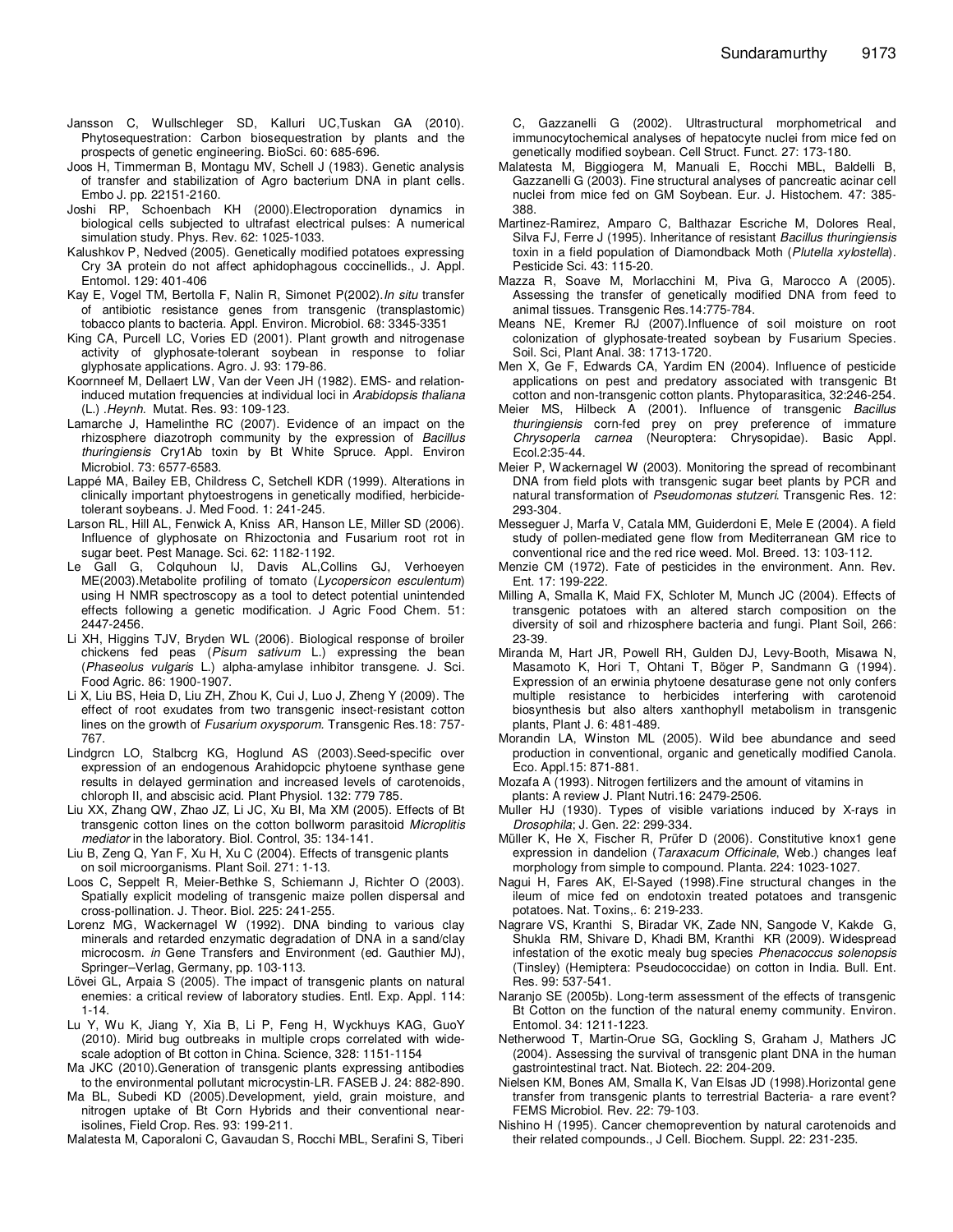- Nordlee JA (1996). Identification of Brazil-Nut allergen in transgenic soybeans. New England J. Med. 334: 688-692.
- Obrist LB, Klein H, Dutton A, Bigler F (2005). Effects of Bt maize on *Frankliniella tenuicornis* and exposure of thrips predators to preymediated Bt toxin. Ent. Expt. Appl. 115: 409-416.
- Ochiai K, Yamanaka T, Kimura K, Sawada O (1959). Inheritance of drug resistance (and its transfer) between Shigella strains and Between Shigella and E. coli strains. *Hihon Iji Shimpor*. 34: 1861.
- Olsen KM, Daly JC, Holt HE, Finnega EJ (2005). Season-long variation in expression of cry1Ac gene and efficacy of *Bacillus thuringiensis* toxin in transgenic cotton against *Helicoverpa armigera* ((Lepidoptera: Noctuidae). J. Econ. Ent. 98: 1007-1017.
- Oraby HF, Ransom CB, Kravchenko AN, Sticklen MB (2005). Barley HVA1 gene confers salt tolerance in R3 transgenic oat. Crop Sci. 45: 2218-2227.
- Orend G, Knoblauch M, Kammer C, Tjia ST, Schmitz B, Linkwitz A, Meyer G, Maas J, Doerfler W (1995). The initiation of de novo methylation of foreign DNA integrated into a mammalian genome is not exclusively targeted by nucleotide sequence. J. Virol. 69:1226- 1242
- Paez KA, Zhao L, Hwang W (2009). Rising out-of-pocket spending for chronic conditions: A ten-year trend. Health Affairs, 28: 15-25.
- Pappinen A, Degefu Y, Syrjala L, Keinonen K (2002). Vanweissenberg, K., Transgenic silver birch (*Betula pendula*) expressing sugar beet chitinase 4 shows enhanced resistance to *Pyrenopeziza betulicola*, Plant. Cell. Rept. 20: 1046-1051.
- Pascal M, Drake W, Barbi T, Drever MR, Van Dolleweerd CJ, Porter AJR, Paul WJ, Jeffrey WH, David AW, De Flaun MF, Cazares LH(1989).Turnover of extracellular DNA in eutrophic and oligotrophic freshwater environments of Southwest Florida. Appl. Environ. Microbiol. 55: 1823-1828.
- Pasonen HL, Seppänen SK, Degefu Y, Rytkönen A, Von Weissenberg K, Pappinen A (2004). Field performance of chitinase transgenic silver birches (*Betula pendula*): resistance to fungal diseases.Theor. Appl. Gene.109: 562-570.
- Peter RJ, Boyd R, Bettinger RL (2001). Was agriculture impossible during the Pleistocene but mandatory during the Holocene? A climate change hypothesis. Am. Antiq. 66: 387-411.
- Pline WA, Viator R, Wilcut JW, Edmisten KL, Thomas JF, Wells R (2002). Reproductive abnormalities in glyphosate-resistant cotton due to lower CP4–EPSPS levels in male reproductive tissue. Weed Sci. 50: 438-477.
- Pilcher CD, Rice ME, Obrycki JJ (2005). Impact of transgenic *Bacillus thuringiensis* corn and crop phenology on five non-target arthropods.Environ.Entomol. 34: 1302-1316.
- Poerschmann J, Rauschen S, Langer U, Augustin J, Górecki T (2008). Molecular level lignin patterns of genetically modified Bt-Maize and three conventional varieties using tetramethylammonium hydroxide (TMAH)-induced thermochemolysis.
- J. Agric. Food Chem. 56: 906-913 Ponsard S, Gutierrez AP, Mills NJ (2002).Effect of Bt-toxin (Cry1Ac) in transgenic cotton on the adult longevity of four heteropteran
- predators. Environ. Entomol. 31: 1197-1205. Prescott VE, Campbell PM, Moore A, Mattes J, Rothenberf ME, Foster PS, Higgins TJV, Hogan SP (2005). Transgenic expression of bean alpha-amylase inhibitor in peas results in altered structure and immunogenicity. J. Agric. Food Chem. 53: 9023-9030.
- Pusztai A (2002). Can science give us the tools for recognizing possible health risks of GM food. Nutr. Health, 16: 73-84.
- Pusztai A (2005). Facts behind the GM pea controversy: epigenetic, transgenic plants and risk assessment, Proc. Conf., Dec. 1st 2005 (Frankfurtam Main, Germany: Literaturhaus, 2005).
- Pusztai A, Bardocz S, Ewen SWB (2003). Genetically Modified Foods: Potential Human Health Effects. In: Food Safety: Contaminants and Toxins (Ed. By JPF D'Mello). CAB International, Wallingford, Oxon, UK. pp. 347-372.
- Qin R, Qiu Y, Cheng Z, Shan Z, Guo X, Zhai H, Wan J (2008). Genetic analysis of a novel dominant rice dwarf mutant 986083D. *Euphytica,*160: 379-387.
- Rachmilewitz D, Katakura K, Karmeli F, Hayashi T, Rains C, Rudensky B, Akira S, Takeda K, Lee J, Takabayashi K, Raz E (2004). Toll-like receptor 9 signaling mediates the anti-inflammatory effects of

probiotics in murine experimental colitis. Gastroenterology, 126: 520- 528.

- Ramesh S, Choimes AS, Schachtman DP (2004). Over-expression of an *Arabidopsis* zinc transporter in *Hordeum vulgare* increases shortterm zinc uptake after zinc deprivation and seed zinc content, Plant Mol. Biol. 54: 373-85.
- Rang A, Linke B, Jansen B (2005). Detection of RNA variants transcribed from the transgene in Roundup Ready soybean. Eur. Food Res. Technol. 220: 438-443.
- Ray H, Yu M, Auser P, Blahut-Beatty L, McKersie B, Bowley S, Westcott N, Cullman B, Lloyd A, Gruber MY (2003).Expression of anthocyanins and proanthocyanidins after transformation of alfalfa with maize Lc, Plant Physiol. 132:1448-1463.
- Reed GL, Jensen AS, Riebe J, Head G Duan JJ (2001). Transgenic potato and conventional insecticides for Colorado potato beetle management: comparative efficacy and non-target impacts. Ent. Exp. Appl. 100: 89-100.
- Reynolds M, Foulkes MJ, Slafer GA, Berry P, Parry MAJ, Snape JW, Angus WJ (2009). Raising yield potential in wheat. J. Exp. Bot. 60: 1899-1918.
- Rhee GS, Cho DH, Won YH, Seok JH, Kim SS, Kwack SJ, Lee RD, Cha SY, Kim JW, Lee BM, Park KL, Choi KS (2005). Multigeneration reproductive and developmental toxicity study of bar gene inserted into genetically modified potato on rats. J. Toxicol. Environ. Health *A*. 68: 2263-2276.
- Riudavets J, Gabarra R, Pons MJ, Messeguer J (2006). Effect of transgenic Bt rice on the survival of three nontarget stored product insect pests. Environ. Entomol. 35:1432-1438.
- Roessner U, Luedemann A, Brust D, Fiehn O, Linke T, Willmitzer L, Fernie AR (2001a). Metabolic profiling allows comprehensive phenotyping of genetically or environmentally modified plant systems. Plant Cell 13: 11-29.
- Rommens CM (2004). All-native DNA transformation: a new approach to plant genetic engineering, Trends Plant Sci. 9: 457-464.
- Rosati A, Bogani P, Santarlasci A, Buiatti M (2008). Characterisation of 3' transgene insertion site and derived mRNAs in MON810 Yield gaurd maize. Plant Mol. Biol. 67: 271-281.
- Sarkar MC (1990). Long term effect of fertilizers on soil ecosystem. Fertil. News, 36: 81-85.
- Sarkar B, Patra AK, Purakayastha TJ, Mallavarapu M (2009). Assessment of biological and biochemical indicators in soil under transgenic Bt and non-Bt cotton crop in a sub-tropical environment. Environ. Monitor Assess. 156: 595-604.
- Saxena D, Stotzky D (2001). *Bt* corn has a higher lignin content than non-*Bt* corn Am. J. Bot. 88:1704-1706.
- Schluter K, Futterer J, Potrykus I (1995). Horizontal gene-transfer from a transgenic potato line to a bacterial pathogen (*Erwinia-*

*chrysanthem*) occurs, if at all, at an extremely low-frequency. Bio.Tech. 13: 1094-1098.

- Schubbert R, Renz D, Schmitz B, Doerfler W (1997). Foreign (M13) DNA ingested by mice reaches peripheral leukocytes, spleen and liver via the intestinal wall mucosa and can be covalently linked to mouse DNA. Proc. Natl. Acad. Sci. USA, 94: 961-966.
- Shadle G, Chen F, Reddy MSS, Jackson L, Nakashima J, Dixon RA (2007). Down-regulation of hydroxycinnamoyl CoA: shikimate hydroxycinnamoyl transferase in transgenic alfalfa affects lignification, development and forage quality. Phytochem, 68: 1521- 1529.
- Shewmaker CK, Sheehy JA, Daley M, Colburn S, Ke DY (1999). Seedspecific over expression of phytoene synthase: increase in carotenoids and other metabolic effects. Plant J. 20: 401-412
- Shu QY, Cui HR, Ye, GY, Wu DX, Xia YW, Gao W, Altosaar I (2002). Agronomic and morphological characterization of Agrobacteriumtransformed Bt rice plants. *Euphytica*, 127: 345-352.
- Skøt L, Timms E, Mytton L (1994). The Effect of Toxin-Producing Rhizobium Strains on Larvae of *Sitona flavescens* Feeding on Legume Roots and Nodules. Plant Soil, 163: 141-150
- Saxena D, Flores S, Stotzky G (1999). Insecticidal Toxin in Root Exudates from Bt Corn., Nature, 402: 480.
- Saxena D, Stoztky G (2001). *Bacillus thuringiensis* (Br) Toxin Released from Root Exudates and Biomass of Bt Corn Has No Apparent Effect on Earthworms, Nematodes, Protozoa, Bacteria, and Fungi in Soil.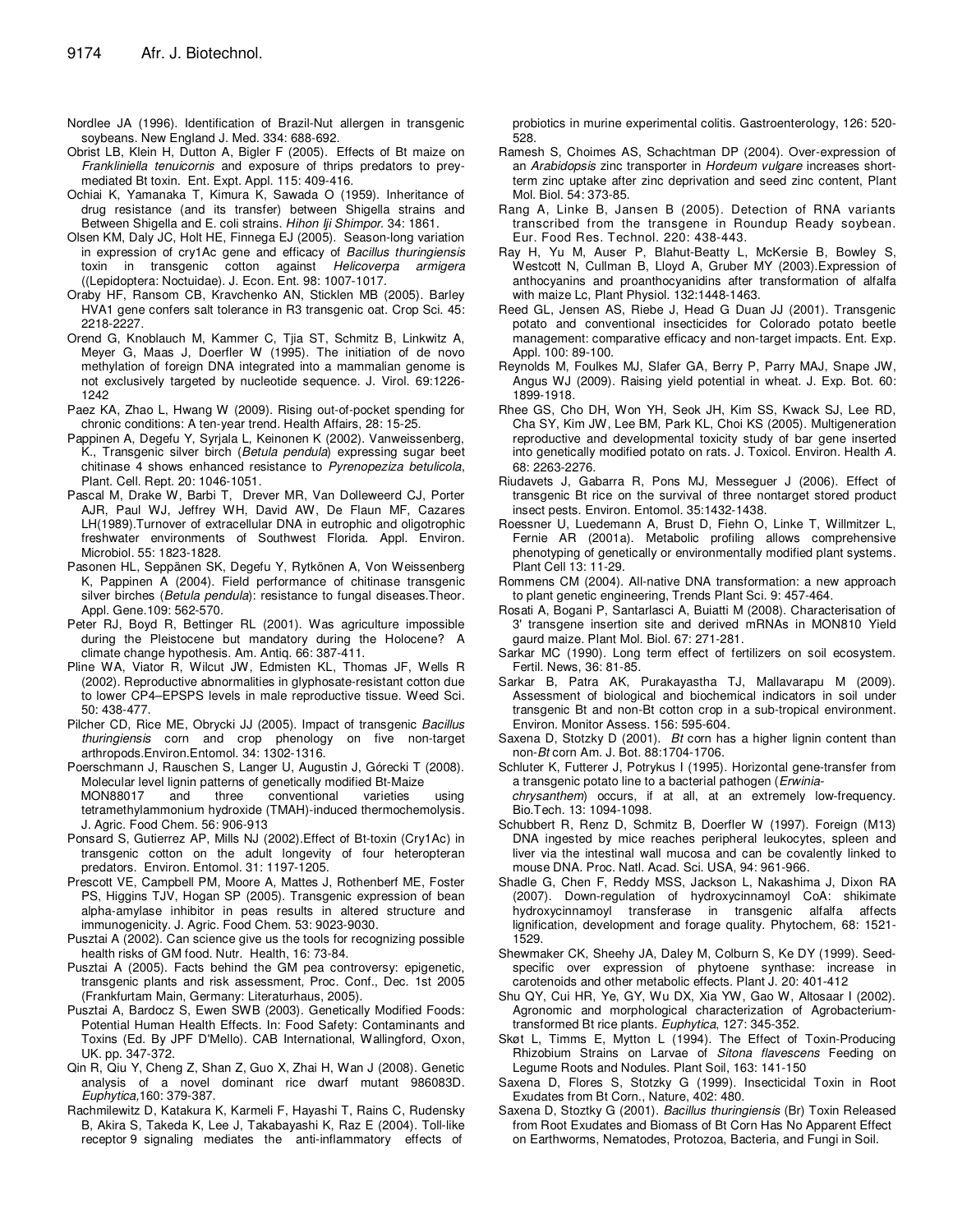Soil Biol. Biochem, 33: 1225-1230.

- Scheffler JA, Parkinson R, Dale PJ (1993). Frequency and distance of pollen dispersal from transgenic oilseed rape (*Brassica napus*). Transgenic Res. 2: 356-364.
- Seralini GE (2009). Effects on health and environment of transgenic (or GM) *Bt* brinjal. University of Caen, France, Sci. Council Comm. Ind. Res. and Info. Gen. Eng. (CRIIGEN), p. 19.
- Séralini GE, Cellier D, De Vendomois J (2007). New analysis of a rat feeding study with genetically modified maize reveals signs of hepatorenal toxicity. Arch. Environ. Conta. Toxicol. 52: 596-602
- Shukla VK , Doyon Y,Miller JC, DeKelver RC,Moehle EA,Worden SE, Mitchell JC, Arnold NL, Sunita G, Meng X, Choi VM, Rock JM, Wu Y, Katibah GE, Zhifang G, McCaskill D, Simpson MA, Blakeslee B, Greenwalt SA, Butler HJ,Hinkley SJ, Zhang L, Rebar EJ, Gregory PD, Urnov D (2009). Precise genome modification in the crop species *Zea mays* using zinc-finger nucleases. Nature, 459: 437-441.
- Siciliano SD, Germida JJ (1999). Taxonomic Diversity of Bacteria Associated with the Roots of Field-Grown Transgenic *Brassica napus* cv. Excel and *B. rapa* cv. Parkland., *FEMS* Microbiol. Ecol, 29: 263- 272.
- Sisterson MS, Biggs RW, Olson C, Carrière Y, Dennehy TJ, Tabashnik BE (2004). Arthropod abundance and diversity in Bt and non-Bt cotton fields. Environ. Entomol, 33: 921-929
- Smalla K, Wieland G, Buchner A, Zock A, Parzy J, Kaiser S, Roskot N, Heuer H, Berg G (2001). Bulk and rhizosphere soil bacterial communities studied by denaturing gradient gel electrophoresis: Plant-dependent enrichment and seasonal shifts revealed. Appl. Environ. Microbiol, 67: 4742-4751.
- Snow AA, Andersen B, Jorgensen RB (1999). Costs of transgenic herbicide resistance introgressed from Brassica napus into weedy *B. rapa*. Mol. Ecol. 8: 605-615.
- Stanley W, Ewen B, Pusztai A (1999). Effect of diets containing genetically modified potatoes expressing *Galanthus nivalis* lectin on rat small intestine, *Lancet.* 354:1353-1354.
- Sundaramurthy VT (2002). The integrated insect management system and its effects on the environment and productivity of cotton. Outlook. Agric. 31: 95-106.
- Sundaramurthy VT (1994). Upsurgence of whitefly *Bemisia tabacci* Gen. in the cotton eco system in India. Oulook. Agric. 21: 79-83.
- Susana M, Martín-Orúe SM, Anthony G, O'Donnell AG, Ariño J, Trudy Netherwood T, Harry J, Gilbert HJ, Mathers JC (2002). Degradation of transgenic DNA from genetically modified soya and maize in human intestinal simulations. British J. Nutr. 87: 533-542.
- Takagi H, Hirose S, Yasuda H, Takaiwa F (2006). Biochemical safety evaluation of transgenic rice seeds expressing T Cell epitopes of Japanese cedar pollen allergens. J. Agric. Food Chem*,* 54: 9901- 9905.
- Tapp H, Stotzky G (1998). Persistence of the insecticidal Toxin from *Bacillus thuringensis* suhsp. *Kurstaki* in Soil. Soil Biol. Biochem. 30: 471-476.
- ThilmonyR,Guttman M, Thomson JG, Blechl AE (2009). The LP2 leucine-rich repeat receptor kinase gene promoter directs organspecific, light-responsive expression in transgenic rice. Plant Biotech. J. 7: 867-882.
- Tomov BW, Bernal JS, Vinson SB (2003). Impacts of transgenic sugarcane expressing GNA lectin on parasitism of Mexican rice borer by *Parallorhogas pyralophagus* (Marsh) (Hymenoptera: Braconidae). Environ. Entomol. 32: 866-872
- Trethewey RN, Geigenberger P, Riedel K, Hajirezaei MR, Sonnewald U, Stitt M, Riesmeie RJW, Willmitzer L (1998). Combined expression of glucokinase and invertase in potato tubers leads to a dramatic reduction in starch accumulation and a stimulation of glycolysis. Plant J. 15:109-118
- Tudisco R, Lombardi P, Bovera F, D'Angelo D, Cutrignelli MI, Mastellone V, Terzi V, AvalloeL, Infascelli F (2006). Genetically Modified Soya Bean in Rabbit Feeding: Detection of DNA Fragments and Evaluation of Metabolic Effects by Enzymatic Analysis. Anim. Sci. 82: 193-199.
- Turrini A, Shrana C, Pitto L, Castiglione RM, Giorgetti L, Briganti R, Bracci T, Evangelista M, Nuti MP, Giovannetti M (2004). The Antifungal Dm-AMP1 Protein from *Dahlia merckii* Lehm. Expressed in *Solanum melongena* is released in Root Exudates and Differentially

Affects Pathogenic Fungi and Mycurrhizal Symbiosis. New Phytu. 163: 393-403.

- Ute V, Anja RS, Cesare G, Silvia D (2010). Comparison between volatile emissions from transgenic apples and from two representative classically bred apple cultivars. Transgenic Res. 19: 77-89.
- Vaeck M, Reynaerts A, Höfte H, Jansens S, De Beuckeleer M, Dean C, Marc ZM, Montagu V, Leemans J (1987). Transgenic plants protected from insect attack. Nature, 328: 33-37
- Van Engelsdorp D, Meixner MD (2010). A historical review of managed honey bee populations in Europe and the United States and the factors that may affect them. J. Invert. Pathol, 103: 80-95.
- Vecchio LB, Cisterna B, Malatesta M, Martin TE, Biggiogera M (2004). Ultrastructural Analysis of Testes from Mice Fed on Genetically Modified Soybean. Eur. J. Histochem. 48: 449-454.
- Velimirov A, Binter C, Zentek J (2008). Biological effects of transgenic maize NK603 × MON810 fed in long term reproduction studies in mice. Rept. Forschungsberichte der Sektion IV, Band 3.Institut für Ernährung and Forschungs institut für biologischen Landbau, Vienna, Austria, November,
- Veramendi J, Roessner MU, Renz A, Willmitzer L, Trethewey RN (1999). Antisense repression of hexokinase1 leads to an over accumulation of starch in leaves of transgenic potato plants but not significant changes in tuber metabolism. Plant Physiol. 121: 123-134
- Vickers JE, Grof CPL, Bonnett GD, Jackson PA, Morgan TE (2005a). Effects of tissue culture biolistic transformation and introduction of PPO and SPS gene constructs of performance of sugarcane clones. Aust. J. Agric. Res. 56: 57-68.
- Vickers JE, Grof CPL, Bonnett GD, Jackson PA, Knight DP, Roberts SE, Robinson SP (2005b). Over expression of polyphenol oxidase in transgenic sugarcane results in darker juice and raw sugar. Crop Sci. 45: 354-362.
- Vierheilig H, Alt M, Neuhaus JM, Boile T, Wiemken A (1993). Colonization of Transgenic *Nicotiana sylvestris* Plants, Expressing Different Forms of *Nicotiana tabacum* chitinase, by the Root Pathogen *Rhizoctonia solani* and by the mycorrhizal symbiont *Glomus mosseae*. Mol. Plant-Microbe. Interact. 6: 261-264
- Vitta JI, Tuesca D, Puricelli E (2004). Widespread use of glyphosate tolerant soybean and weed community richness in Argentina. Agric. Ecosyst. Environ. 103: 621-624.
- Vojtech E, Meissle M, Poppy GM (2005). Effects of Bt maize on the herbivore *Spodoptera littoralis* (Lepidoptera: Noctuidae) and the parasitoid *Cotesia marginiventris* (Hymenoptera: Braconidae). Transgenic Res. 14: 133-144
- Wang TW, Lu L, Zhang CG, Taylor C, Thompson JE (2003). Pleiotropic effects of suppressing deoxyhypusine synthase expression in Arabidopsis thaliana. Plant Mol Biol. 52: 1223-1235.
- Wang T, Zhang C, Wu W, Nowack L, Madey E, Thompson JE (2005). Antisense Suppression of Deoxyhypusine Synthase in Tomato Delays Fruit Softening and Alters Growth and Development. Plant Physiol. 138: 1372-1382.
- Warwick SI, Simard MJ, Legere A, Beckie HJ, Braun L, Zhu B, Mason P, Seguin-Swartz G,Stewart CN (2003). Hybridization between transgenic *Brassica napus* L. and its wild relatives:*Brassica rapa L., Raphanus raphanistrum L., Sinapis arvensis L., and Erucastrum gallicum* Willd. OE Schulz. Theor. Appl. Gen. 107: 528-539
- Watrud LS, Lee EH, Fairbrother A, Burdick C, Reichmann JR, Bollman M, Storm M, King G, Van de Water P (2004). Evidence for landscape-level, pollen-mediated gene flow from genetically modified creeping bent grass with CP4 EPSPS as a marker. Proc. Natl. Acad. Sci. 101: 14533-14538
- Crick FHC, Watson JD (1953). Molecular Structure of Nucleic Acids- A Structure for Deoxyribose Nucleic Acid. Nature, 171: 737-738
- Weinzierl R, Pierce C, Steffey K (1997). Preliminary Results of the 1997 Summer Survey for Bt-Resistant European Corn Borers. Pest Manage. Crop Dev. Bull. 22: 183-184.
- Whipps JM (1990). Microbial Interactions and Biocontrol in the Rhizosphere. J. Exp. Bot. 52: 487-511
- Whitehouse MEA, Wilson LJ, Fitt GP (2005). A comparison of arthropod communities in transgenic Bt and conventional cotton in Australia. Environ. Entomol. 34: 1224-1241
- Wilson DF, Flint HM, Deaton RW, Fischhoff DA, Perlak FJ, Armstrong